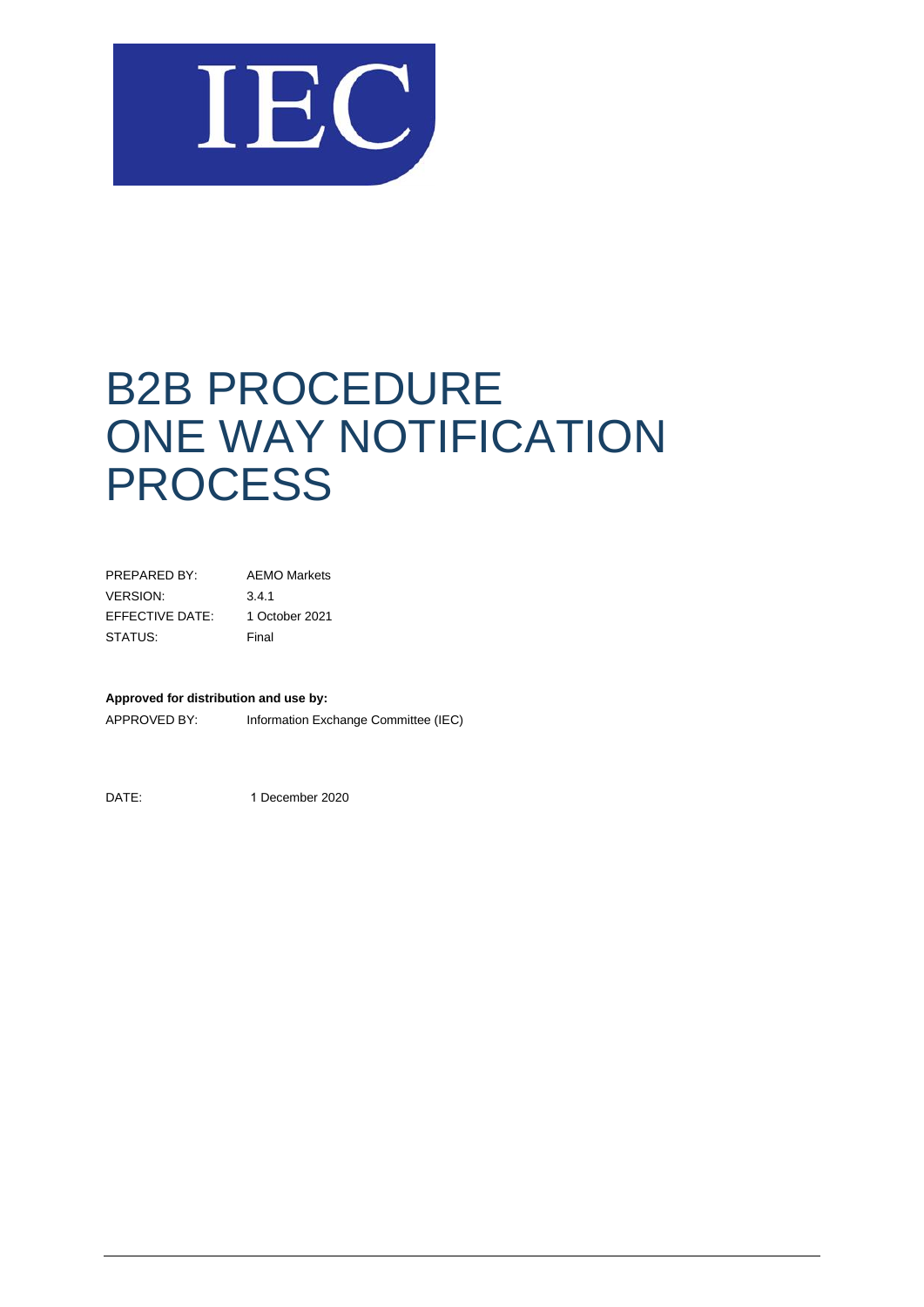

# **VERSION RELEASE HISTORY**

| <b>Version</b> | Date       | <b>Author</b> | <b>Comments</b>                                                                                                                                                                                                                                                                                                                             |
|----------------|------------|---------------|---------------------------------------------------------------------------------------------------------------------------------------------------------------------------------------------------------------------------------------------------------------------------------------------------------------------------------------------|
| 2.0            | 13/11/2013 | AEMO          | Updated version numbers and release date to retain version numbering with<br>other B2B Procedures.                                                                                                                                                                                                                                          |
| 2.1            | 15/05/2014 | <b>AEMO</b>   | Updated version numbers and release date to retain version numbering with<br>other B2B Procedures.                                                                                                                                                                                                                                          |
| 2.2            | 21/11/2014 | <b>AEMO</b>   | Updated version numbers and release date to retain version numbering with<br>other B2B Procedures.                                                                                                                                                                                                                                          |
| 3.0            | 6/3/2017   | AEMO          | Updated following:<br>National Electricity Amendment (Expanding Competition in Metering and<br>Related Services) Rule 2015 No. 12;<br>National Electricity Amendment (Embedded Networks) Rule 2015 No. 15;<br>$\bullet$<br>and<br>National Electricity Amendment (Updating the Electricity B2B)<br>$\bullet$<br>Framework) Rule 2016 No. 6. |
| 3.1            | 1/12/2017  | AEMO          | Updated for the IEC B2B Errata                                                                                                                                                                                                                                                                                                              |
| 3.2            | 1/02/2019  | <b>AEMO</b>   | Updated version numbers and release date to retain version numbering with<br>other B2B Procedures.                                                                                                                                                                                                                                          |
| 3.3            | 10/12/2019 | <b>AEMO</b>   | Updated to incorporate the definition of the RemovedMeterReading field in the<br>NoticeOfMeteringWorks transaction that was included in B2B Guide v1.3.                                                                                                                                                                                     |
| 3.3.1          | 1/1/2021   | <b>AEMO</b>   | Updated version numbers and release date to retain version numbering with<br>other B2B Procedures.                                                                                                                                                                                                                                          |
| 3.4            | 1/10/2021  | AFMO          | Updated version numbers and release date to retain version numbering with<br>other B2B Procedures.                                                                                                                                                                                                                                          |
| 3.4.1          | 1/10/2021  | <b>AEMO</b>   | Updated version numbers and release date to retain version numbering with<br>other B2B Procedures.                                                                                                                                                                                                                                          |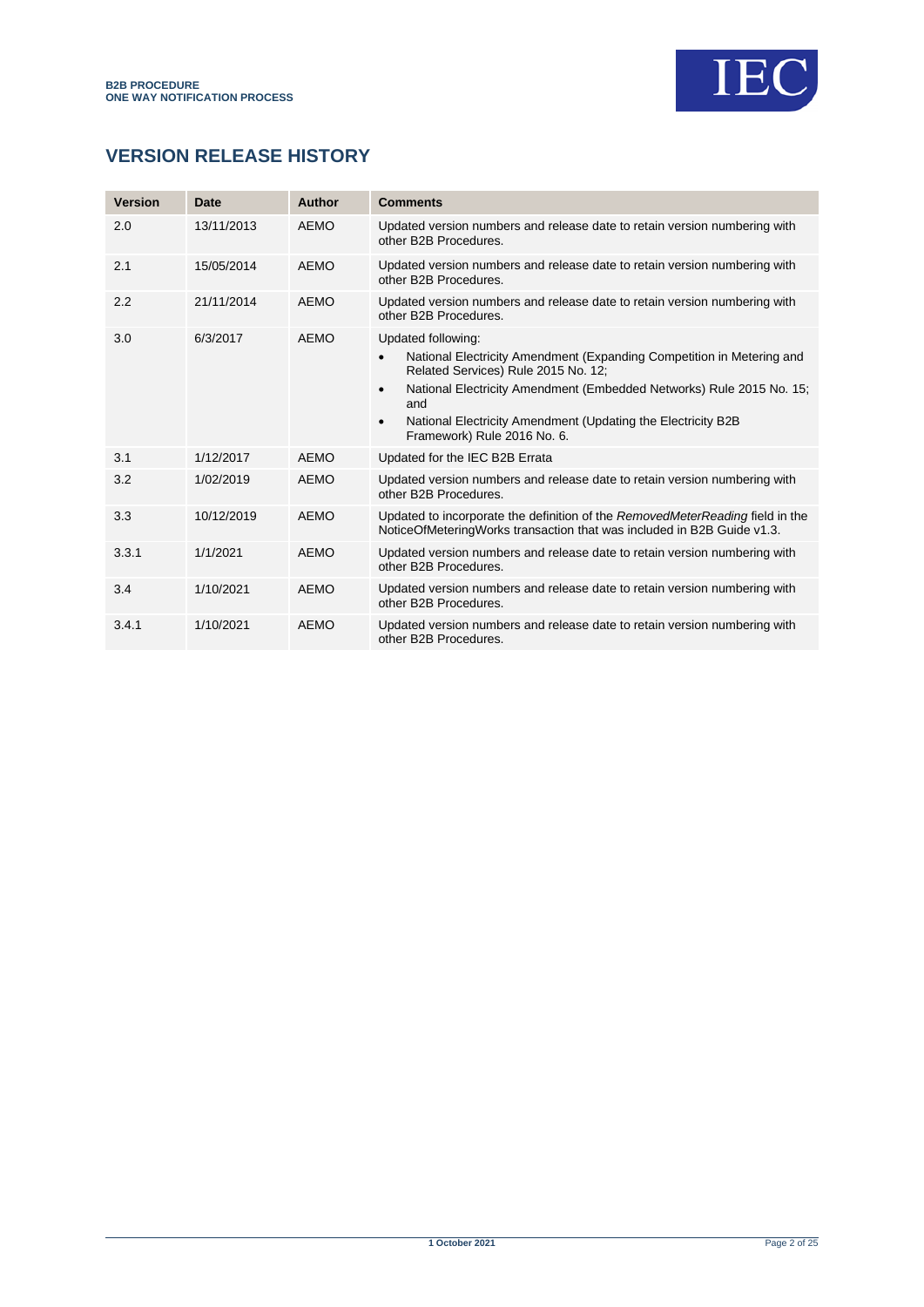

# **CONTENTS**

| 1             | <b>INTRODUCTION</b>                                  | 4              |
|---------------|------------------------------------------------------|----------------|
| 1.1           | <b>Purpose and Scope</b>                             | 4              |
| 1.2           | Definitions and Interpretation                       | 4              |
| 1.3           | <b>Related Documents</b>                             | 4              |
| $1.4^{\circ}$ | <b>Guidance Notes</b>                                | 6              |
| $\mathbf{2}$  | <b>BUSINESS PROCESS</b>                              | 7              |
| 2.1           | One Way Notification Types                           | $\overline{7}$ |
| $2.2^{\circ}$ | Acknowledging One Way Notifications                  | 8              |
| 3             | <b>PROCESS DIAGRAMS AND TIMING REQUIREMENTS</b>      | 9              |
| 3.1           | <b>All Transactions</b>                              | 9              |
| 4             | <b>TRANSACTIONS</b>                                  | 10             |
| 4.1           | Notifications with CSV Payloads                      | 10             |
| 4.2           | Transactions with aseXML                             | 14             |
| 5             | <b>BUSINESSACCEPTANCE/REJECTION TRANSACTION DATA</b> | 24             |
| 5.1           | Applicable events                                    | 25             |

# **TABLES**

| Table 1  |  |
|----------|--|
| Table 2  |  |
| Table 3  |  |
| Table 4  |  |
| Table 5  |  |
| Table 6  |  |
| Table 7  |  |
| Table 8  |  |
| Table 9  |  |
| Table 10 |  |
|          |  |
| Table 12 |  |
| Table 13 |  |
|          |  |
|          |  |

# **FIGURES**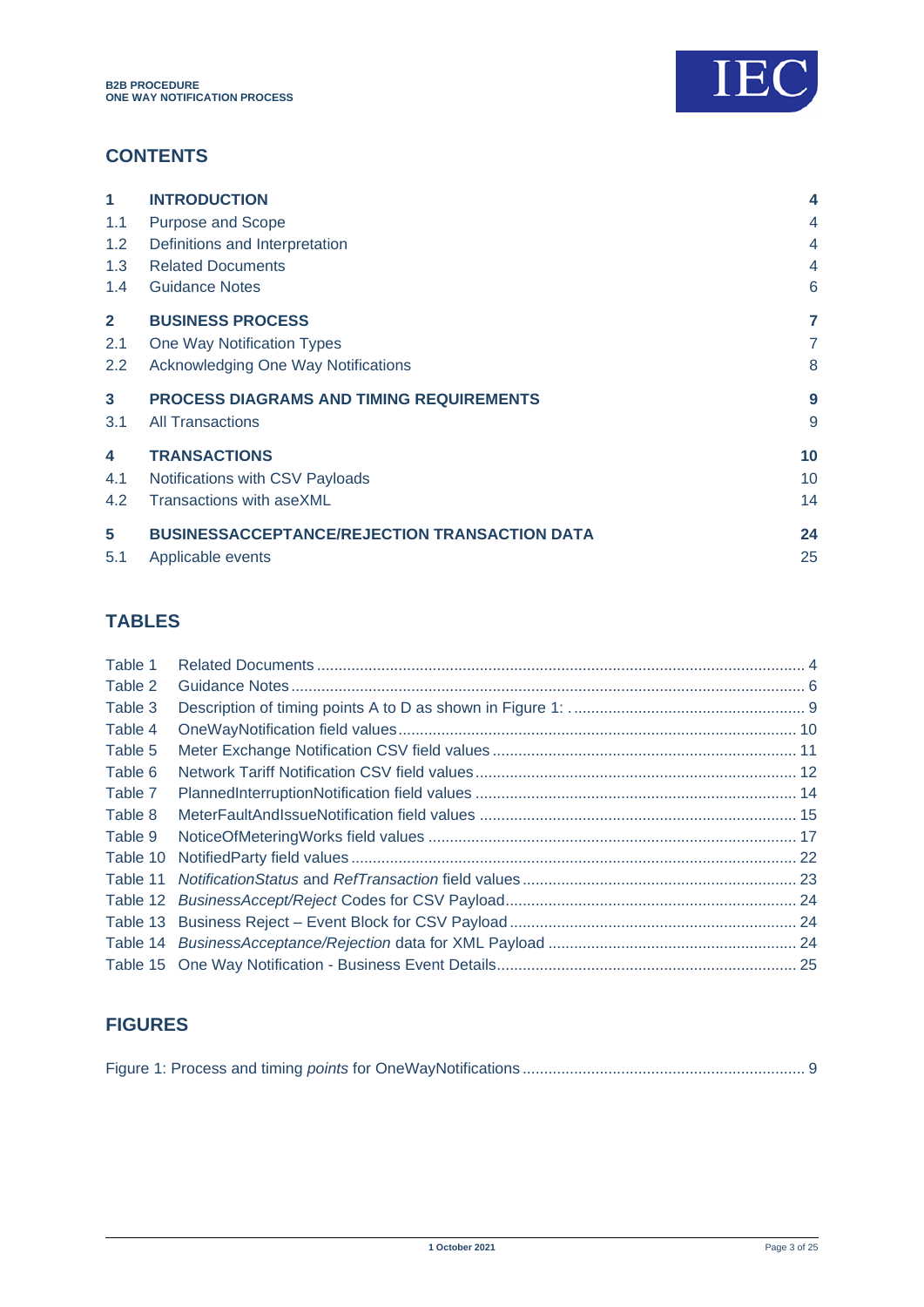

## <span id="page-3-0"></span>**1 INTRODUCTION**

#### <span id="page-3-1"></span>**1.1 Purpose and Scope**

- (a) This B2B Procedure: One Way Notification Process is published by AEMO in accordance with clause 7.17.3 of the NER.
- (b) It details the processes and data requirements concerning the use of One Way Notifications. It enables Participants to send information to each other regarding:
	- (i) tariff changes;
	- (ii) *metering* changes;
	- (iii) planned interruptions; and
	- (iv) issuing a notification of a service order to a notified party.
- (c) This Procedure has effect only for the purposes set out in the NER. The NER and National Electricity Law prevail over this procedure to the extent of any inconsistency.

## <span id="page-3-2"></span>**1.2 Definitions and Interpretation**

- (a) The Retail Electricity Market Procedures Glossary and Framework:
	- (i) is incorporated into and forms part of this Procedure; and
	- (ii) should be read with this Procedure.
- (b) In the event of any inconsistency between this Procedure and the B2B Procedure Technical Delivery Specification, unless this Procedure provides otherwise, the B2B Procedure Technical Delivery Specification shall prevail to the extent of the inconsistency.
- (c) All times (related to the conduct of the work) refer to the local time for the Site (where the work requested is to be carried out). Local time is inclusive of daylight saving time changes.

## <span id="page-3-3"></span>**1.3 Related Documents**

#### <span id="page-3-4"></span>**Table 1 Related Documents**

| Title                                                                         | Location                                                                                                                   |
|-------------------------------------------------------------------------------|----------------------------------------------------------------------------------------------------------------------------|
| Retail Electricity Market Procedures -<br>Glossary and Framework              | http://www.aemo.com.au/Electricity/National-Electricity-Market-<br>NEM/Retail-and-metering/Glossary-and-Framework          |
| <b>B2B Procedure Technical Delivery</b><br>Specification                      | http://www.aemo.com.au/Electricity/National-Electricity-Market-<br>NEM/Retail-and-metering/Business-to-business-procedures |
| <b>B2B Procedure Service Order Process</b>                                    | http://www.aemo.com.au/Electricity/National-Electricity-Market-<br>NEM/Retail-and-metering/Business-to-business-procedures |
| <b>B2B Procedure Meter Data Process</b>                                       | http://www.aemo.com.au/Electricity/National-Electricity-Market-<br>NEM/Retail-and-metering/Business-to-business-procedures |
| <b>B2B Procedure Customer and Site Details</b><br><b>Notification Process</b> | http://www.aemo.com.au/Electricity/National-Electricity-Market-<br>NEM/Retail-and-metering/Business-to-business-procedures |
| Metrology Procedure: Part A                                                   | http://www.aemo.com.au/Electricity/National-Electricity-Market-<br>NEM/Retail-and-metering                                 |
| <b>B2B Guide</b>                                                              | http://www.aemo.com.au/Electricity/National-Electricity-Market-<br>NEM/Retail-and-metering/Business-to-business-procedures |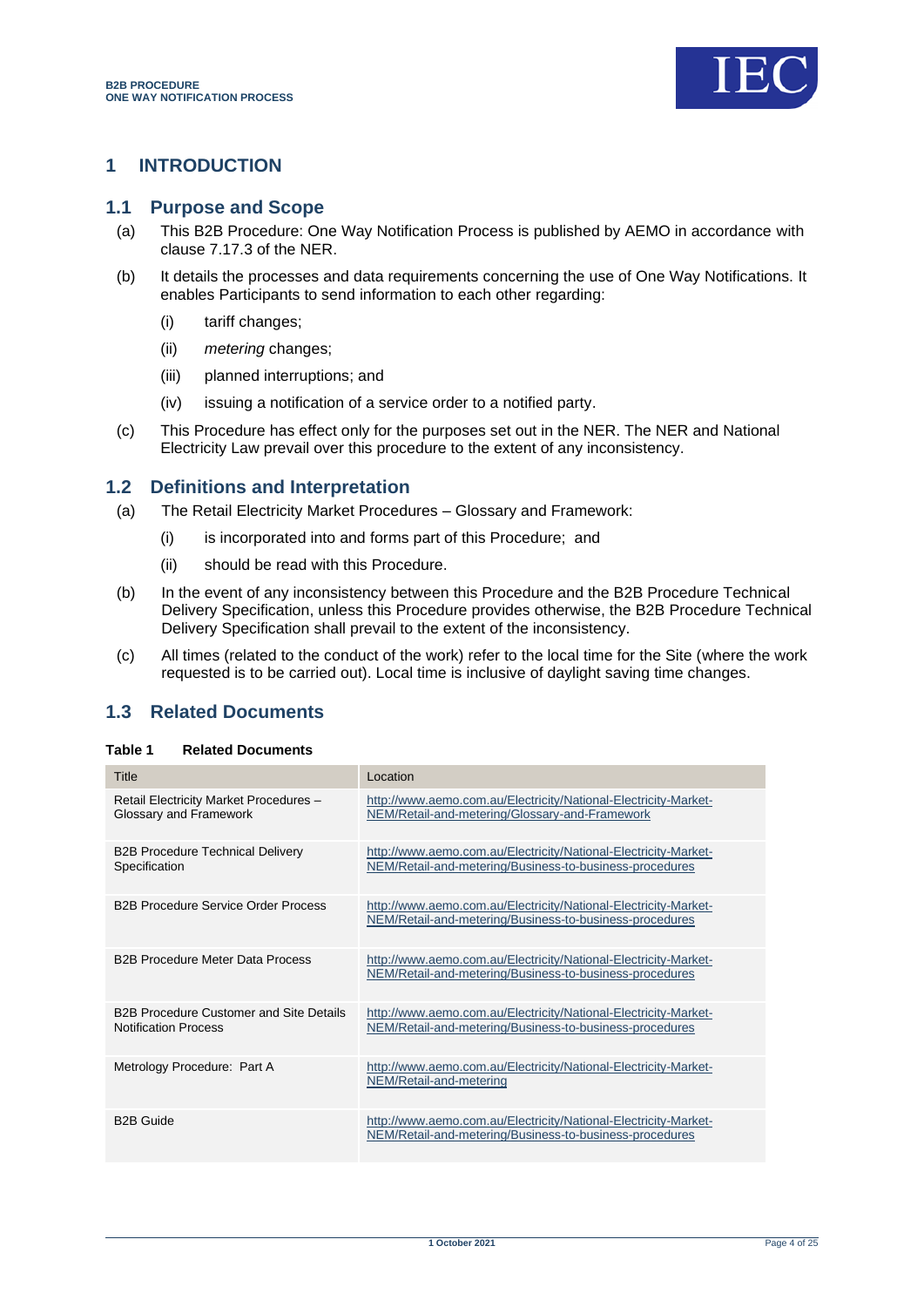

| Title                                  | Location                                                         |
|----------------------------------------|------------------------------------------------------------------|
| <b>MSATS procedures CATS Procedure</b> | http://www.aemo.com.au/Electricity/National-Electricity-Market-  |
| Principles and Obligations             | NEM/Retail-and-metering/Market-Settlement-and-Transfer-Solutions |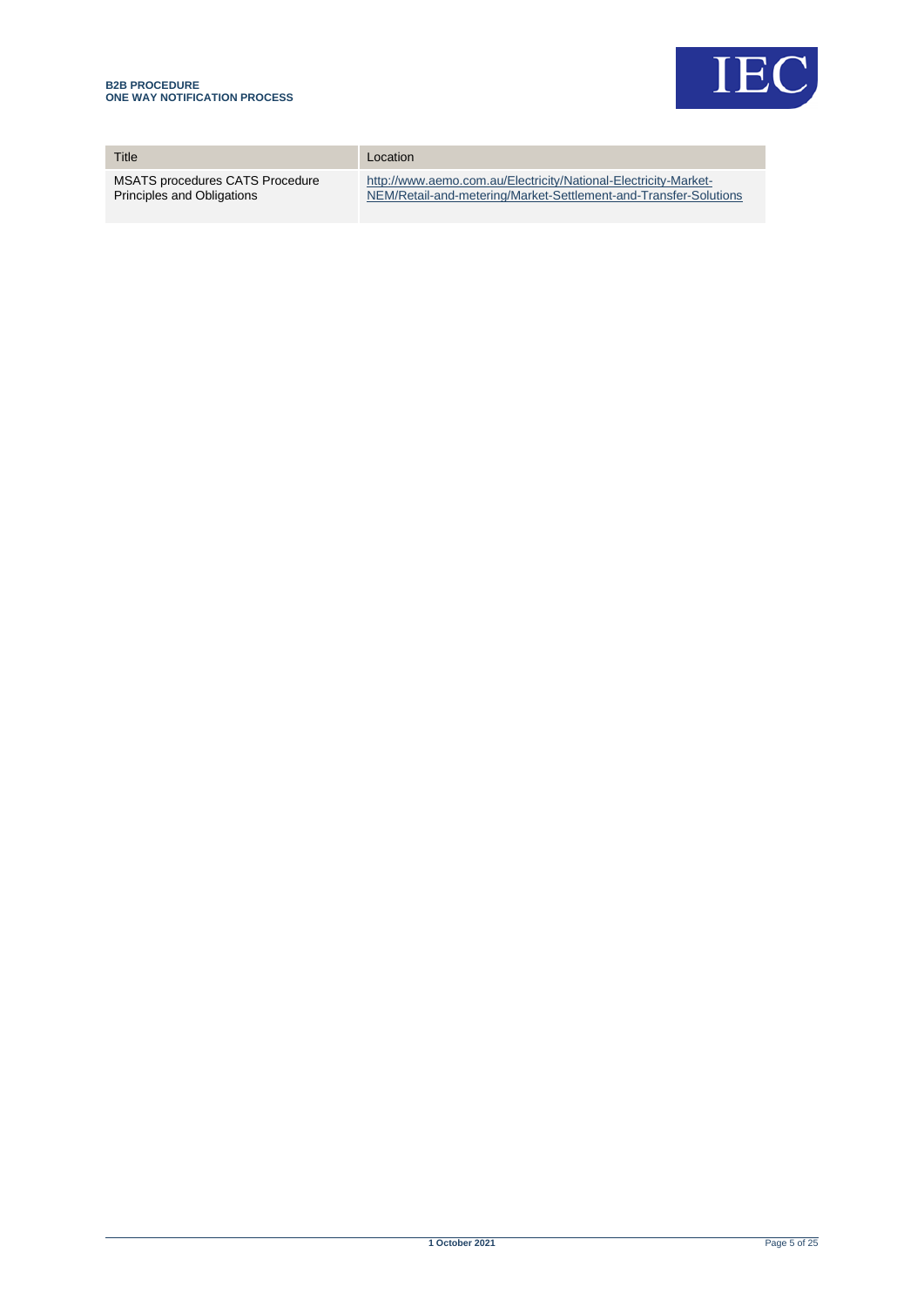

## <span id="page-5-0"></span>**1.4 Guidance Notes**

- (a) This document contains Guidance Notes that provides the reader with a reference point where an obligation for services is provided for in the NEM.
- (b) A number of timing requirements that represent common industry practice have also been included. These timings are not associated with the communication of B2B transactions, do not have a head of power and are not enforceable.
- (c) Guidance Notes are indicated by the use of [Guidance Note #] at the commencement of the clause in this procedure and highlighted in grey.
- (d) The table below lists the document or documents for reference.

#### <span id="page-5-1"></span>**Table 2 Guidance Notes**

| Reference          | <b>Document Name</b>                                                                                                      |
|--------------------|---------------------------------------------------------------------------------------------------------------------------|
| [Guidance Note 1]  | This is an accepted or common industry practice that does not reference a<br>specific legal or jurisdictional requirement |
| [Guidance Note 2]  | National Energy Retail Rules (NERR)                                                                                       |
| [Guidance Note 3]  | Service Level Procedure Metering Data Provider Services                                                                   |
| [Guidance Note 4]  | <b>National Electricity Rules (NER)</b>                                                                                   |
| [Guidance Note 5]  | Essential Services Commission (ESC) Electricity Distribution Code (Victoria)                                              |
| [Guidance Note 6]  | Service Level Procedure Metering Provider Services                                                                        |
| [Guidance Note 7]  | Victorian Electricity Distributors Service & Installation Rules                                                           |
| [Guidance Note 8]  | SA Power Networks Service & Installation Rules                                                                            |
| [Guidance Note 9]  | Electricity Distribution Network Code (Queensland)                                                                        |
| [Guidance Note 10] | Metrology Procedure – Part A and Part B                                                                                   |
| [Guidance Note 11] | Electricity Distribution Code (South Australia)                                                                           |
| [Guidance Note 12] | <b>MSATS Procedures: CATS Procedure Principles and Obligations</b>                                                        |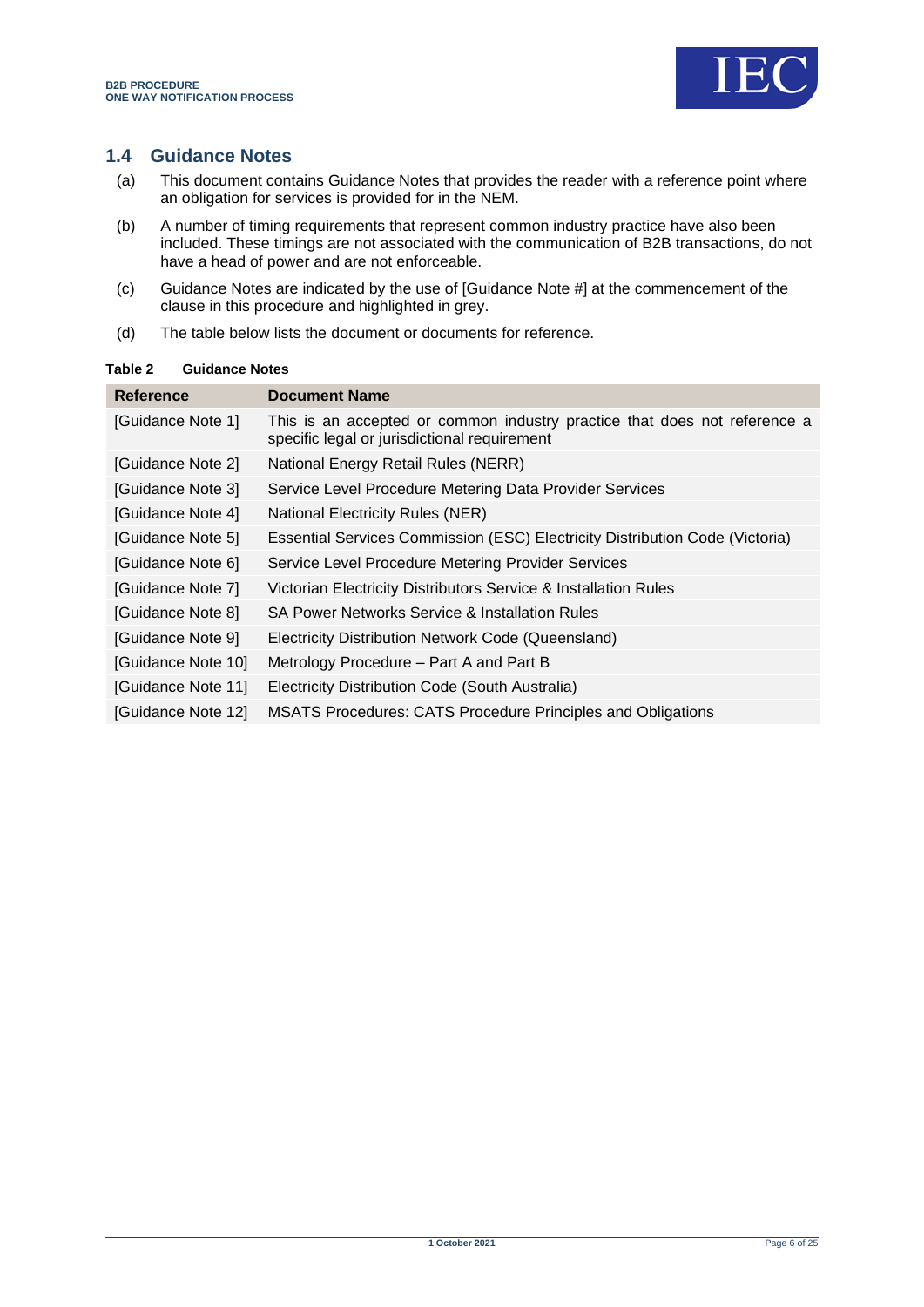![](_page_6_Picture_1.jpeg)

## <span id="page-6-0"></span>**2 BUSINESS PROCESS**

#### <span id="page-6-1"></span>**2.1 One Way Notification Types**

(a) The One Way Notification process enables Participants to send information or messages to other Participants in a single transaction for one or more *NMI*s via CSV or XML.

#### **2.1.1 Notifications with CSV Payload**

- (a) Meter Exchange Notification (MXN) The Initiator may use this notification to provide selected information to a Recipient for planned mass *meter* replacements.
- (b) Network Tariff Notification (NTN) The Initiator may use this notification to inform a Recipient of a proposed Network Tariff change.

#### **2.1.2 Transactions using XML**

- (a) PlannedInteruptionNotification The Initiator may use this transaction to inform a Recipient of a planned interruption to supply at a site.
- (b) MeterFaultAndIssueNotification The Initiator may use this transaction to send information relating to a meter fault or issue to a Recipient. This includes *meter* faults and *meters* that require changes due to the *meter* not meeting Metrology requirements. The transaction includes optional fields to allow a non-regulated Metering Provider to propose the installation/replacement timing for the affected meters.
- (c) NoticeOfMeteringWorks The Initiator may use this transaction to inform a Recipient of the completion of *meter* works (including *Network Devices*) at a Site.
- (d) NotifiedParty The Initiator may use this transaction for notifications of service order requests and responses to and from Notified Parties. For clarification on the use of this transaction, please refer to the B2B Procedure Service Order Process, Technical Delivery Specification and the B2B Guide.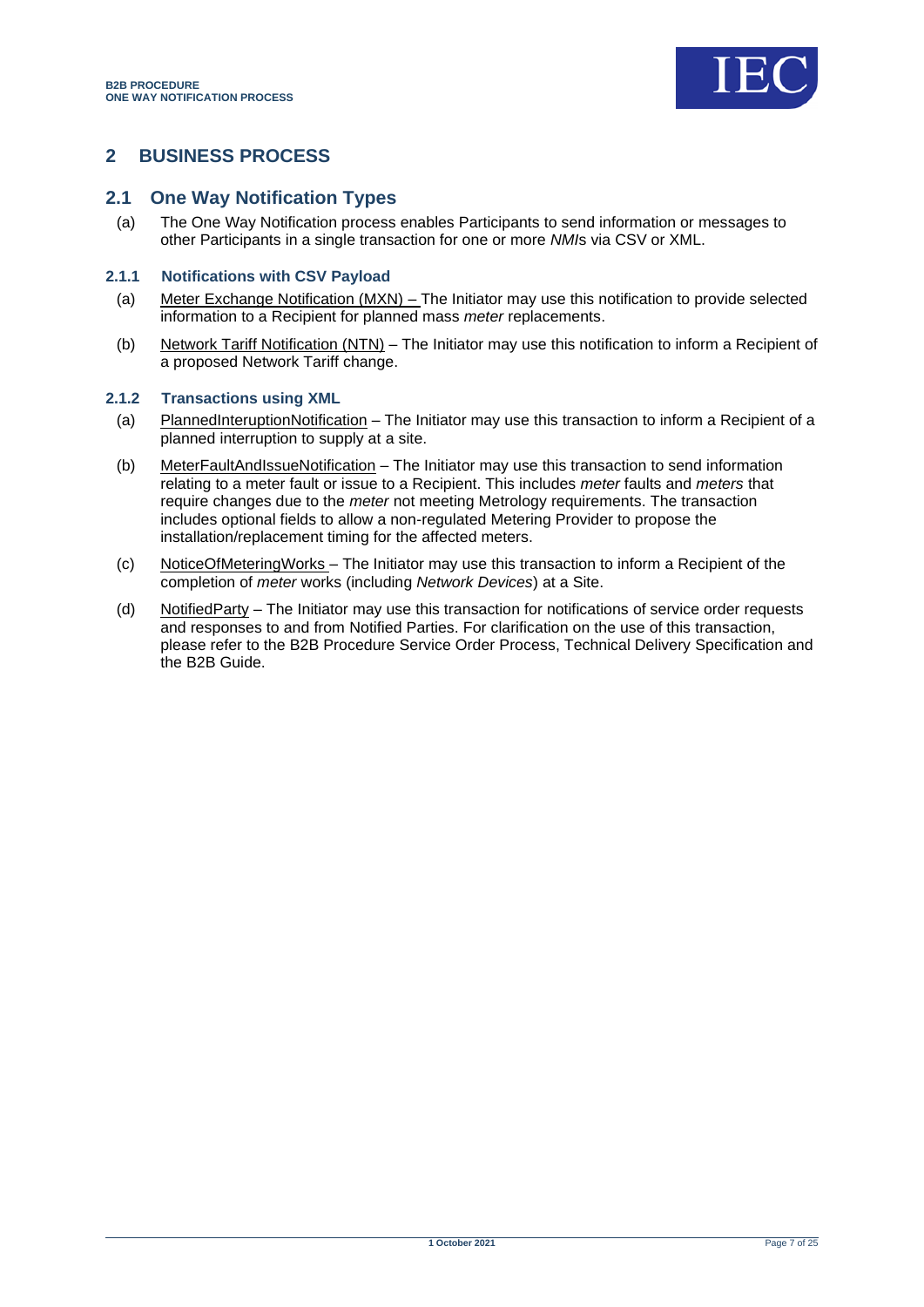![](_page_7_Picture_1.jpeg)

## <span id="page-7-0"></span>**2.2 Acknowledging One Way Notifications**

- (a) Upon receipt of any One Way Notification, a Recipient must return a *BusinessReceipt* to confirm the receipt of that One Way Notification.
- (b) The Recipient must then send a *BusinessAcceptance/Rejection* to the Initiator as follows:
	- (i) A *BusinessAcceptance/Rejection* with *Status* of "Accept" is to be used to indicate acceptance of the B2B Transaction, including the format and content of the Business Document and that the entire file has been accepted.
	- (ii) A *BusinessAcceptance/Rejection* with *Status* of "Reject" is to be used to indicate rejection of the B2B Transaction, including the format of the Business Document and the business content.
	- (iii) If the file format is invalid, the Initiator must resolve the problem and send a new Business Document if appropriate.
	- (iv) See section [5](#page-23-0) for *BusinessAcceptance/Rejection* format.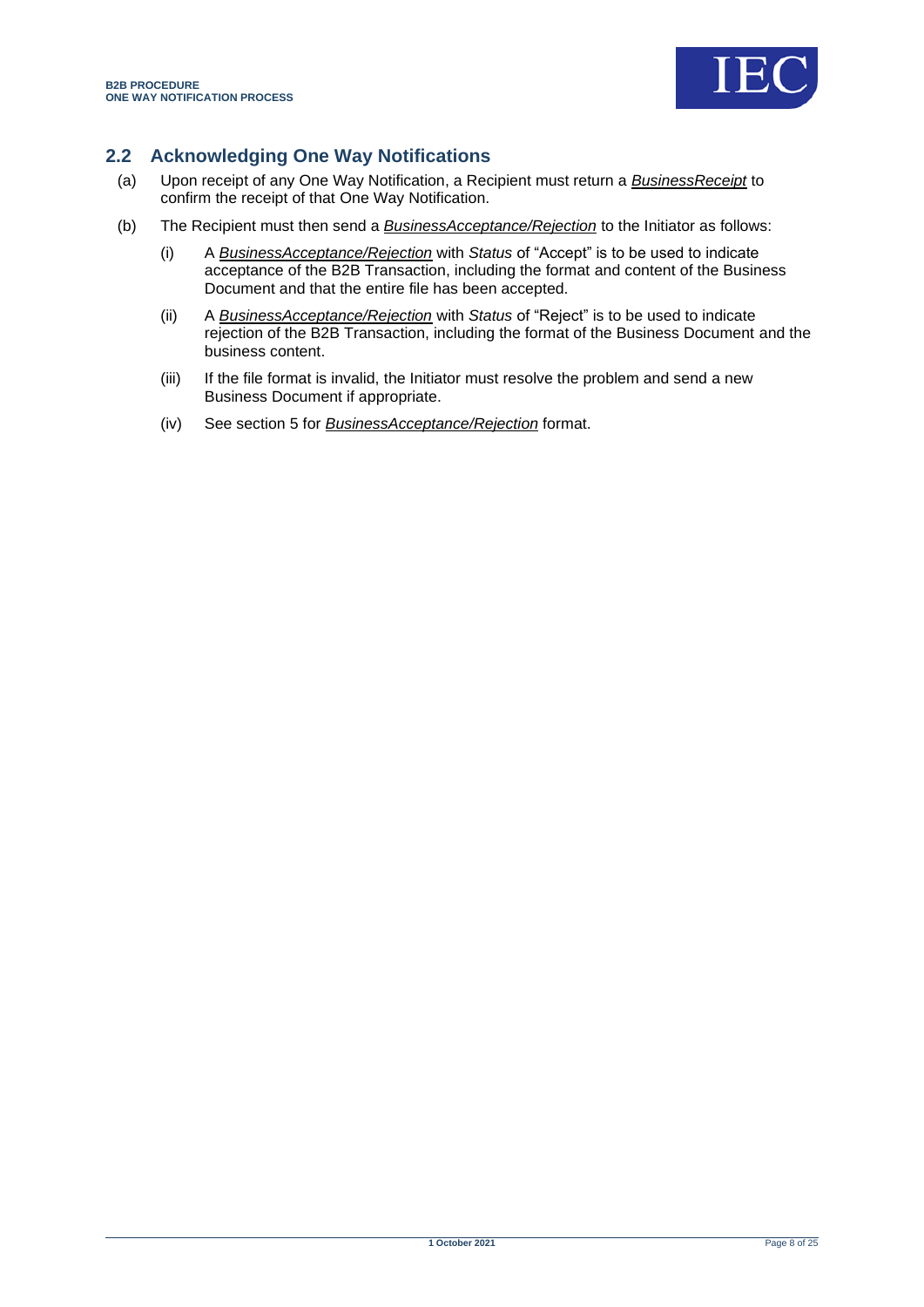![](_page_8_Picture_1.jpeg)

# <span id="page-8-0"></span>**3 PROCESS DIAGRAMS AND TIMING REQUIREMENTS**

- (a) The transactions associated with this overall Procedure and the process and timing points are the same for each message type.
- (b) The below process and timing points only applies for the NotifiedParty transaction where the Initiator has elected to manage notifications to Notified Parties separately i.e. the *NotifiedPartyID* is not populated in the related ServiceOrderRequest.
- (c) If the NotifiedParty transaction is triggered by including the *NotifiedPartyID* in the ServiceOrderRequest, refer to the B2B Technical Delivery Specification and B2B Service Order Procedure for process and timings.

## <span id="page-8-1"></span>**3.1 All Transactions**

#### <span id="page-8-3"></span>**Figure 1: Process and timing points for One Way Notifications**

![](_page_8_Figure_8.jpeg)

<span id="page-8-2"></span>**Table 3 Description of timing points A to D as shown i[n Figure 1: .](#page-8-3)**

| <b>Timing Point</b> | <b>Definition</b>                                                                                                                                    |
|---------------------|------------------------------------------------------------------------------------------------------------------------------------------------------|
| A                   | This is the point when the Initiator determines they need to initiate a notification for a <i>connection point</i> or<br>a set of connection points. |
| B                   | This is the point when the Initiator sends the relevant OneWayNotification transaction for a NMI or a set of<br>NMIs to the Recipient.               |
| C                   | This is the point when the Recipient sends the <i>BusinessReceipt</i> to the Initiator.                                                              |
| D                   | This is the point when the Recipient sends the BusinessAcceptance/Rejection to the Initiator.                                                        |
| (a)                 | When using these transactions they must be sent to enable affected parties to meet relevant<br>regulatory obligations.                               |
| (b)                 | [Guidance Note 2] PlannedInterruptionNotification must be sent at least 4 business days                                                              |

- before the date of the expected interruption. (c) [Guidance Note 6] NoticeOfMeteringWorks must be sent within 2 business days of the work
- being completed.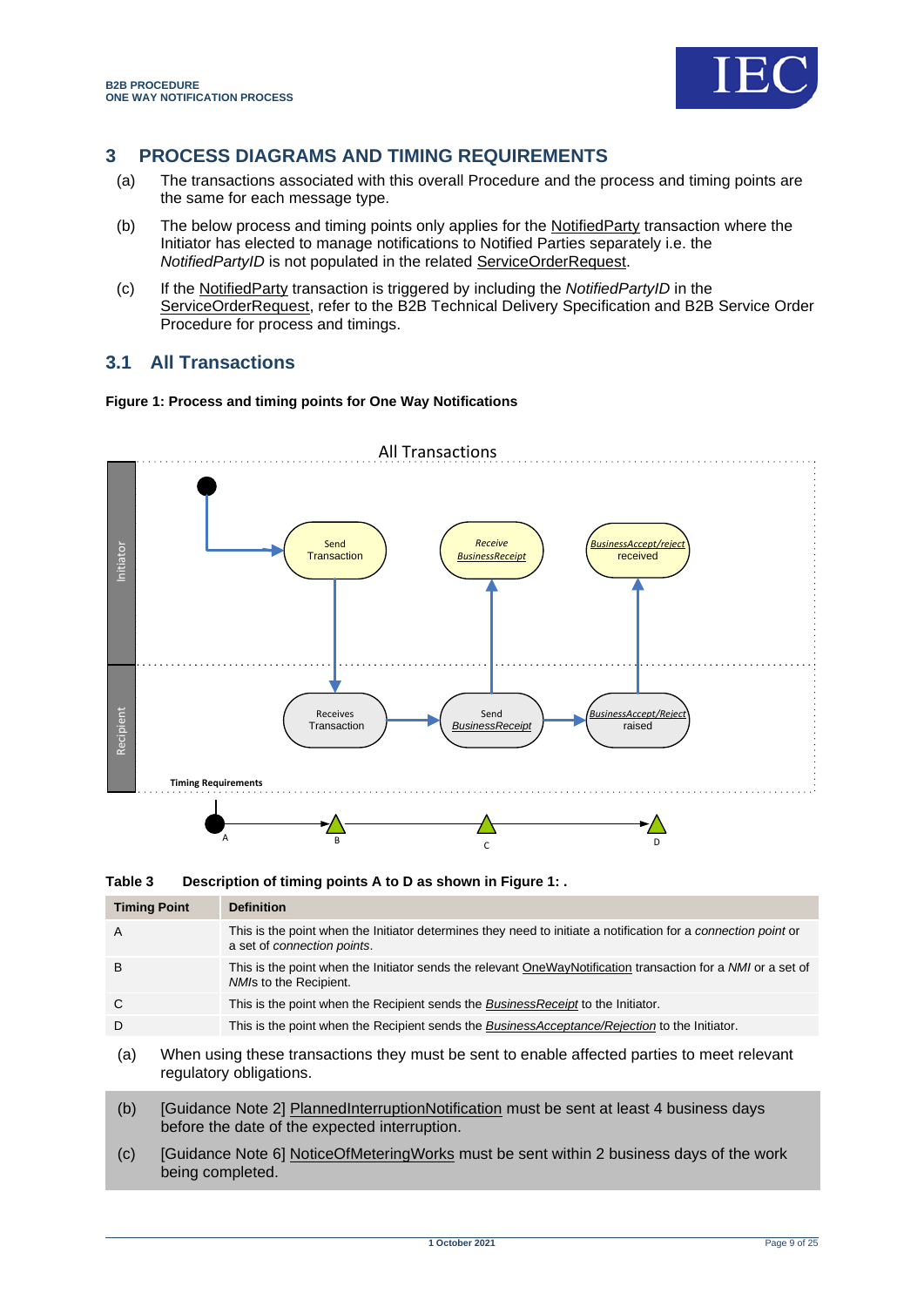![](_page_9_Picture_1.jpeg)

## <span id="page-9-0"></span>**4 TRANSACTIONS**

Key

- $M =$  Mandatory (must be provided in all situations).
- $R$  = Required (must be provided if this information is available or has changed).
- $O =$  Optional (may be provided and should be used if provided).
- $N =$  Not required (not required and may be ignored if provided).

## <span id="page-9-1"></span>**4.1 Notifications with CSV Payloads**

#### **4.1.1 Notification Details**

- (a) There is a pre-defined *CSVNotificationDetail* for each of the following message names;
	- (i) Meter Exchange Notification (MXN)
	- (ii) Network Tariff Notification (NTN)

#### **4.1.2 Header Data**

- (a) The OneWayNotification transaction must only contain a single *CSVNotificationDetail* payload.
- (b) Participants must ensure that the OneWayNotification conforms with the usage, format and definitional rules detailed in the Table 4:

| <b>Field</b>          | Format              | <b>Use</b> | <b>Definition</b>                                                                                                                                                     |
|-----------------------|---------------------|------------|-----------------------------------------------------------------------------------------------------------------------------------------------------------------------|
| InitiatorID           | VarChar(10)         | M          | Participant ID that initiates the OWNP transaction.                                                                                                                   |
| RecipientID           | VarChar(10)         | M          | Participant ID to whom the data is being provided.                                                                                                                    |
| TransactionGroup      | VarChar(25)         | M          | The OWNP (OneWayNotificationPayload) is provided by the initiating<br>participant. This indicates the type of Business Document.                                      |
| Priority              | Enumerated<br>Value | M          | Priority value for One Way Notification is "Low".<br>Refer to B2B Technical Delivery Specification.                                                                   |
| CSVNotificationDetail | <b>CSVDATA</b>      | M/N        | Contains embedded data for a OneWayNotification.<br>Each transaction can only carry one CSVNotificationDetail payload<br>type.<br>Refer to 4.1.3 & 4.1.4 for details. |

#### <span id="page-9-2"></span>**Table 4 OneWayNotification field values**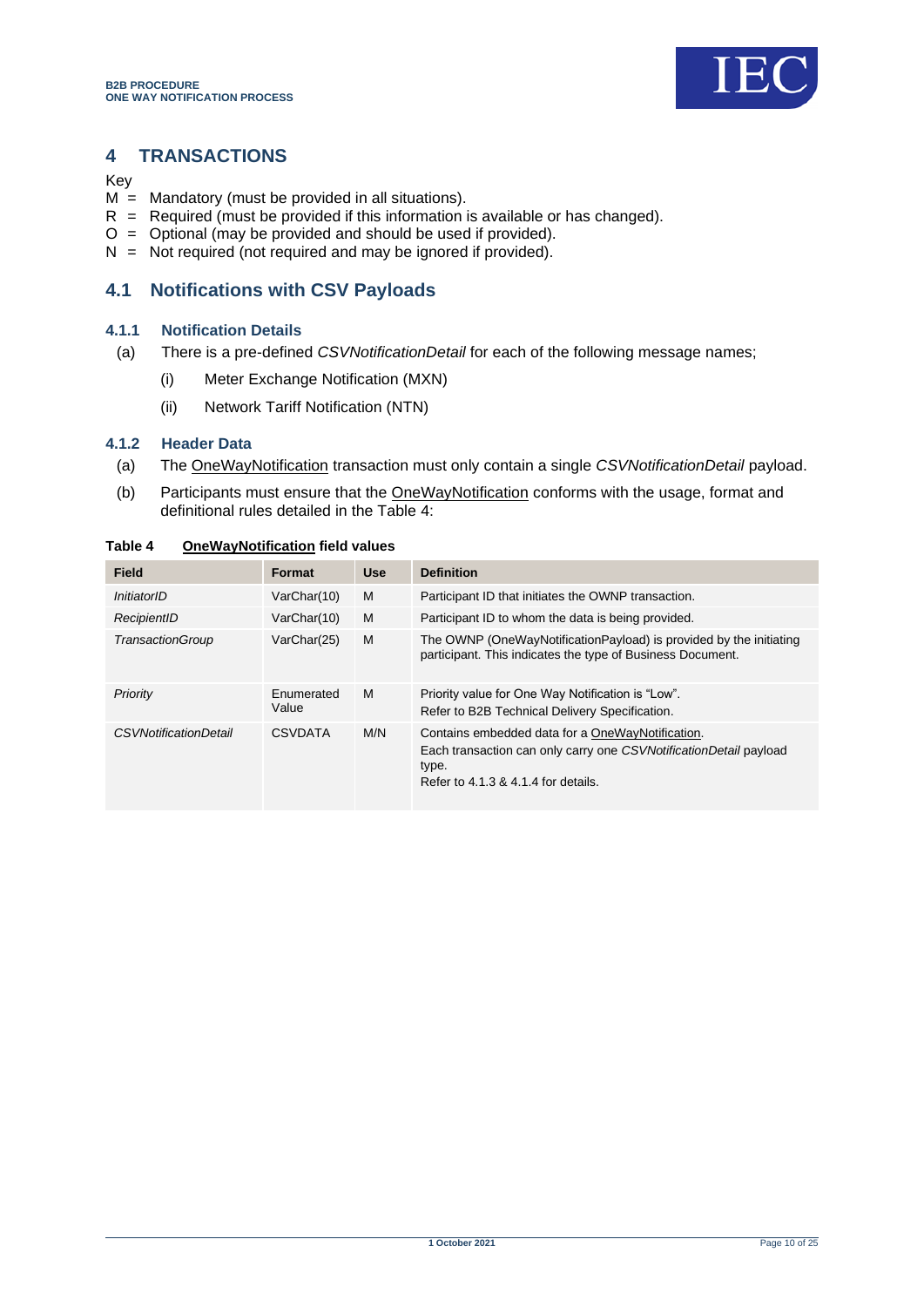![](_page_10_Picture_1.jpeg)

#### **4.1.3 Meter Exchange Notification**

- (a) The Meter Exchange Notification is defined as;
	- (i) Message Type OneWayNotification
	- (ii) Message Name MXN

#### <span id="page-10-0"></span>**Table 5 Meter Exchange Notification CSV field values**

| Column              | <b>Field</b>                  | Format          | <b>Use</b> | <b>Definition</b>                                                                                                                                                            |
|---------------------|-------------------------------|-----------------|------------|------------------------------------------------------------------------------------------------------------------------------------------------------------------------------|
| Column1             | <b>RECORDINDICATOR</b>        | CHAR(1)         | M          | Indicates the type of record, "I" for information which is the<br>column headings for the CSVNotificationDetail data, and "D"<br>which is the data for the matching heading. |
| Column <sub>2</sub> | <b>RECORDNUMBER</b>           | VARCHAR(5)      | M          | Unique record identifier containing an incrementing row<br>number for each record in the CSVNotificationDetail.                                                              |
| Column3             | <b>MESSAGENAME</b>            | CHAR(3)         | M          | The Message Name for Meter Exchange Notification, it is<br>always "MXN".                                                                                                     |
| Column4             | <b>VERSION</b>                | CHAR(1)         | М          | Identifies the version of the CSVNotificationDetail content.<br>For MXN this is "2".                                                                                         |
| Column <sub>5</sub> | <b>NMI</b>                    | <b>CHAR(10)</b> | M          | NMI where the <i>meter</i> exchange is planned to occur.                                                                                                                     |
| Column <sub>6</sub> | <b>NMICHECKSUM</b>            | CHAR(1)         | M          | NMI Checksum for the NMI.                                                                                                                                                    |
| Column7             | <b>METERSERIALNUMBE</b><br>R. | VARCHAR(12)     | O/N        | Meter Serial ID.                                                                                                                                                             |
|                     |                               |                 |            | Not Required if all current meters and devices are being<br>exchanged.                                                                                                       |
| Column <sub>8</sub> | <b>NOTBEFOREDATE</b>          | DATE(8)         | O          | The earliest date provided to the customer for the meter<br>exchange.                                                                                                        |
|                     |                               |                 |            | Format: YYYYMMDD                                                                                                                                                             |
| Column9             | <b>NOTAFTERDATE</b>           | DATE(8)         | O          | The latest date provided to the customer for the meter<br>exchange.                                                                                                          |
|                     |                               |                 |            | Format: YYYYMMDD                                                                                                                                                             |
| Column10            | NOTICEDATE                    | DATE(8)         | O          | The date on the notice issued to the customer by the<br>Initiator.                                                                                                           |
|                     |                               |                 |            | Format: YYYYMMDD                                                                                                                                                             |
| Column11            | <b>STARTDATE</b>              | DATE(8)         | $\Omega$   | The proposed start date of the Meter Exchange by the<br>Initiator.                                                                                                           |
|                     |                               |                 |            | Format: YYYYMMDD                                                                                                                                                             |
| Column12            | <b>STARTTIME</b>              | VARCHAR(4)      | O          | The time the Meter Exchange is proposed for that NMI.<br>Format: HHMM                                                                                                        |
| Column13            | <b>ENDDATE</b>                | DATE(8)         | $\circ$    | This can be used where the Initiator wants to advise the<br>Recipient that they have a program of works which may go<br>over an extended period.<br>Format: YYYYMMDD         |
| Column14            | <b>DURATION</b>               | VARCHAR(4)      | O          | The duration of the Meter Exchange for that NMI.                                                                                                                             |
|                     |                               |                 |            | Format: HHMM                                                                                                                                                                 |

#### (b) Example of I & D indicator records for MeterExchangeNotification:

I,RECORDNUMBER,MESSAGENAME,VERSION,NMI,NMICHECKSUM,METERSERIALNUMBER,NOTBEFOREDATE ,NOTAFTERDATE,NOTICEDATE,STARTDATE,STARTTIME,ENDDATE,DURATION

D,1,MXN,2,1234567890,1,87654,20171201,20171222,20171120,20171213,1030,20171213,01 00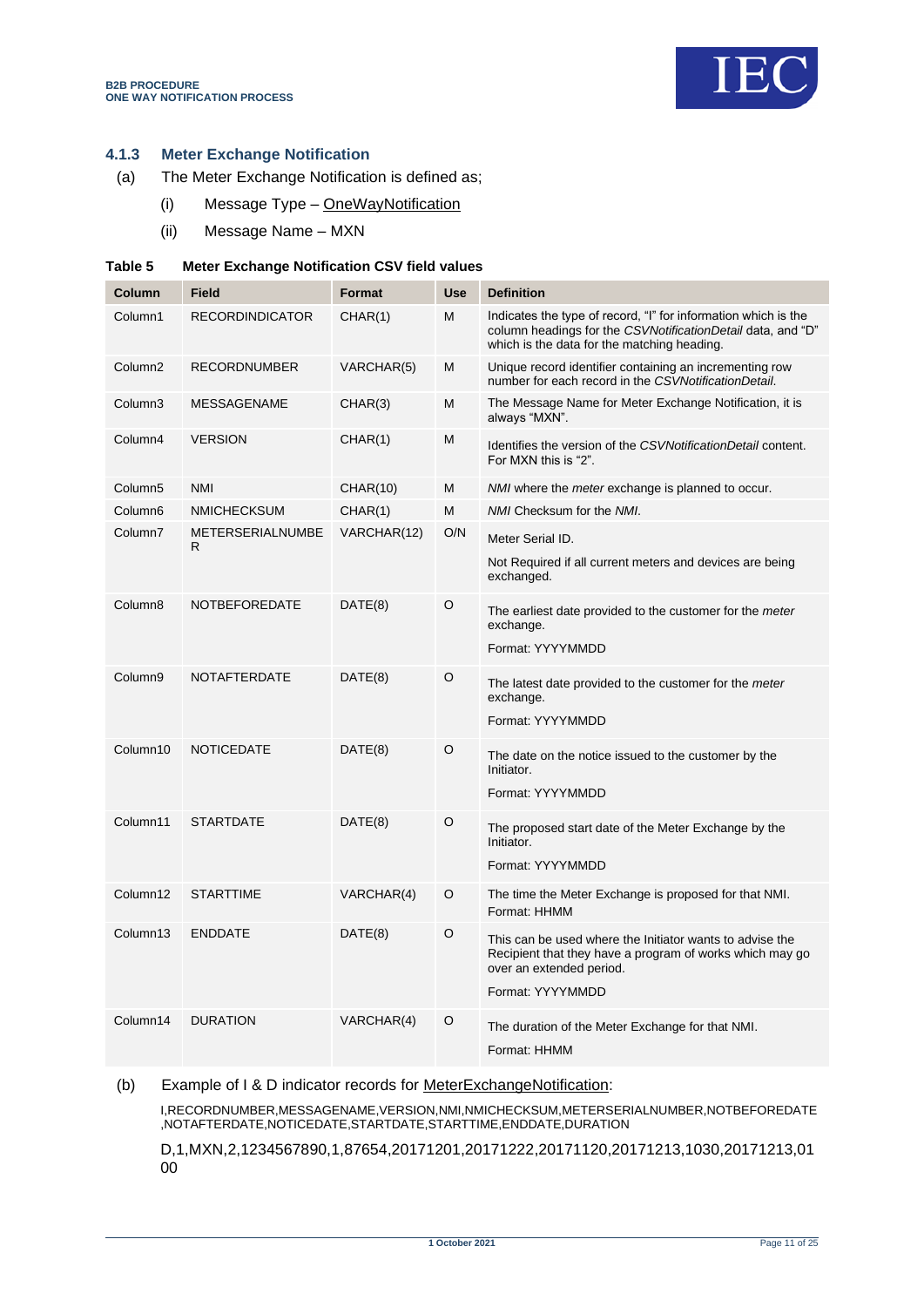![](_page_11_Picture_1.jpeg)

#### **4.1.4 Network Tariff Notification**

- (a) The Network Tariff Notification is defined as;
	- (i) Message Type OneWayNotification
	- (ii) Message Name NTN
- (b) The Initiator should use the allowable values provided where these are applicable to the REASONFORCHANGE and only use 'Other' where none of the standard texts apply.

| Column              | <b>Field</b>                            | <b>Format</b>           | <b>Use</b> | <b>Definition</b>                                                                                                                                                                                                                |
|---------------------|-----------------------------------------|-------------------------|------------|----------------------------------------------------------------------------------------------------------------------------------------------------------------------------------------------------------------------------------|
| Column1             | <b>RECORDIN</b><br><b>DICATOR</b>       | CHAR(1)                 | M          | Indicates the type of record, "I" for information which is the column<br>headings for the CSVNotificationDetail data, and "D" which is the data<br>for the matching heading.                                                     |
| Column <sub>2</sub> | RECORDNU<br><b>MBER</b>                 | CHAR(5)                 | M          | Unique record identifier containing an incrementing row number for<br>each record in the CSVNotificationDetail.                                                                                                                  |
| Column3             | <b>MESSAGEN</b><br>AME                  | VARCHAR(3)              | M          | The Message Name for Network_Tariff_Notification, is always "NTN".                                                                                                                                                               |
| Column4             | <b>VERSION</b>                          | CHAR(1)                 | M          | Identifies the version of the CSVNotificationDetail content.<br>For NTN this is "2".                                                                                                                                             |
| Column <sub>5</sub> | <b>NMI</b>                              | <b>CHAR(10)</b>         | M          | <i>NMI</i> where the network tariff change is proposed to occur.                                                                                                                                                                 |
| Column6             | <b>NMICHECK</b><br><b>SUM</b>           | CHAR(1)                 | M          | NMI Checksum for the NMI.                                                                                                                                                                                                        |
| Column7             | <b>METERSER</b><br><b>IALNUMBE</b><br>R | VARCHAR(12)             | M          | Meter Serial ID.                                                                                                                                                                                                                 |
| Column8             | <b>NMISUFFIX</b>                        | CHAR(2)                 | M          | As defined in the National Metering Identifier Procedure E.g.<br>"11", "E1", "B1", "Q1", "K1".                                                                                                                                   |
| Column9             | <b>NTPROPOS</b><br><b>EDDATE</b>        | DATE(8)                 | M          | The proposed date of the network tariff change by the Initiator.<br>Format: YYYYMMDD                                                                                                                                             |
| Column10            | <b>NOTICEEN</b><br><b>DDATE</b>         | DATE(8)                 | ${\sf R}$  | The latest date the Initiator can effect a network tariff change without<br>initiating a new Network Tariff Notification.<br>Where application of this procedure is mandatory this date must be<br>provided.<br>Format: YYYYMMDD |
| Column11            | <b>PROPOSED</b><br><b>NTC</b>           | VARCHAR(10)             | M          | The new network tariff code being proposed for that<br>NMISUFFIX/Register.                                                                                                                                                       |
| Column 12           | <b>REASONFO</b><br><b>RCHANGE</b>       | VARCHAR(50)             | M          | The reason for network tariff change. Allowable values:<br>• No Change<br>• DNSP Review<br>• Change of NMI Classification<br>• Retailer/MC Meter Roll Out<br>• Regulator Review<br>• Cust Request<br>• Other                     |
| Column13            | <b>NOTES</b>                            | <b>VARCHAR</b><br>(240) | M/O        | Free text.<br>Mandatory when REASONFORCHANGE 'Other' is used.                                                                                                                                                                    |

<span id="page-11-0"></span>

| Table 6 | <b>Network Tariff Notification CSV field values</b> |  |  |
|---------|-----------------------------------------------------|--|--|
|         |                                                     |  |  |

(c) For each *NMI* included in a NTN, the Initiator must create individual data (D) records for all network tariffs that will be applicable to the *NMI* post the network tariff change in the *CSVNotificationDetail* payload, whether the network tariff is changing or not.

(d) Example of I & D indicator records for NetworkTariffNotification:

I,RECORDNUMBER,MESSAGENAME,VERSION,NMI,NMICHECKSUM,METERSERIALNUMB ER,NMISUFFIX,NTPROPOSEDDATE,NOTICEENDDATE,PROPOSEDNTC,REASONFORCH ANGE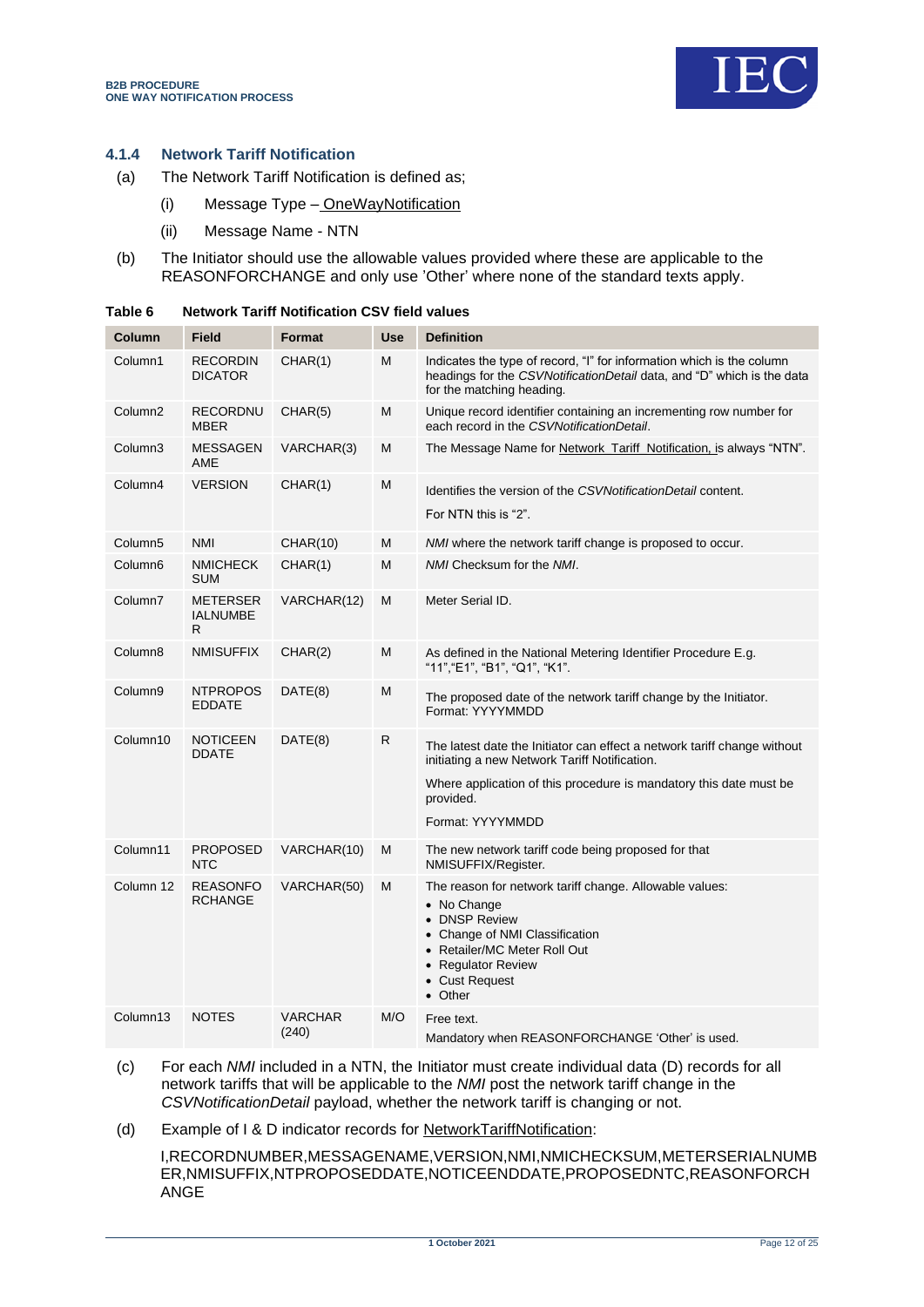![](_page_12_Picture_1.jpeg)

D,1,NTN,2,1234567890,1,87654,E1,20171201,20171220,B101,DNSP Review D,2,NTN,2,1234567890,1,87654,E2,20171201,20171220,B102,DNSP Review D,3,NTN,2,1234567890,1,87654,B1,20171201,20171220,NE113,No Change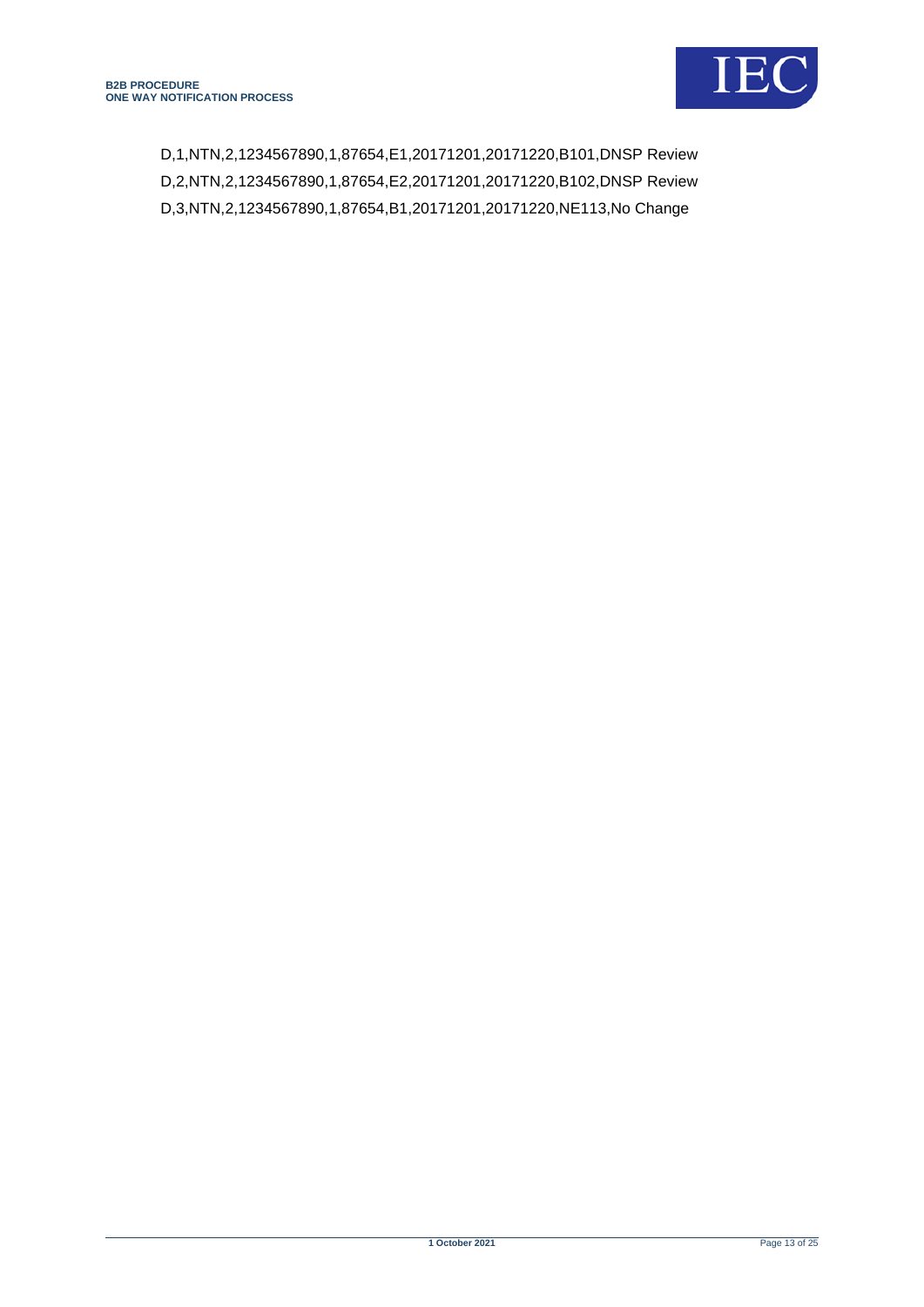![](_page_13_Picture_1.jpeg)

## <span id="page-13-0"></span>**4.2 Transactions with aseXML**

#### **4.2.1 Transaction Details**

- (a) There are four transactions that use aseXML:
	- (i) PlannedInterruptionNotification
	- (ii) MeterFaultAndIssueNotification
	- (iii) NoticeofMeteringWorksNotification
	- (iv) NotifiedParty

Key

- $M =$  Mandatory (must be provided in all situations).
- $R$  = Required (must be provided if this information is available or has changed).
- O = Optional (may be provided and should be used if provided).
- $N =$  Not required (not required and may be ignored if provided).

## **4.2.2 PlannedInterruptionNotification Data**

(a) The Initiator should use the allowable values provided where these are applicable to the *REASONFORINTER* and only use 'Other' where none of the standard texts apply.

| <b>Field</b>          | Format                  | <b>Use</b> | <b>Definition</b>                                                                                                                                                                                                                                                    |
|-----------------------|-------------------------|------------|----------------------------------------------------------------------------------------------------------------------------------------------------------------------------------------------------------------------------------------------------------------------|
| <b>NMI</b>            | Char(10)                | M          | NMI where the planned interruption to <i>supply</i> is proposed to occur.                                                                                                                                                                                            |
| <b>NMIChecksum</b>    | Char(1)                 | N          | NMI Checksum for the NMI.                                                                                                                                                                                                                                            |
| <b>StartDate</b>      | <b>DATE</b>             | M          | The proposed start date of the planned interruption to <i>supply</i> by the Initiator.                                                                                                                                                                               |
| <b>StartTime</b>      | <b>TIME</b>             | M          | The time the planned interruption to <i>supply</i> is proposed for that NMI.                                                                                                                                                                                         |
| EndDate               | <b>DATE</b>             | O          | This can be used where the Initiator wants to advise the Recipient that they<br>have a program of works which may go over an extended period.                                                                                                                        |
| <b>Duration</b>       | VARCHAR(5) M            |            | The duration of the planned interruption to supply for that NMI.<br>Format: HH:MM                                                                                                                                                                                    |
| <b>ReasonForInter</b> | VARCHAR(50 O            |            | The reason for planned interruption.<br>Allowed values:<br>• Meter Exchange - Individual<br>• Meter Exchange - Rollout<br>Meter Replacement - Family Maintenance<br>٠<br>• Meter Test<br>Meter Fault Investigation<br>٠<br><b>Distribution Works</b><br>٠<br>• Other |
| <b>Notes</b>          | <b>VARCHAR</b><br>(240) | M/O        | Free text.<br>Mandatory when ReasonForInter 'Other' is used.                                                                                                                                                                                                         |

#### <span id="page-13-1"></span>**Table 7 PlannedInterruptionNotification field values**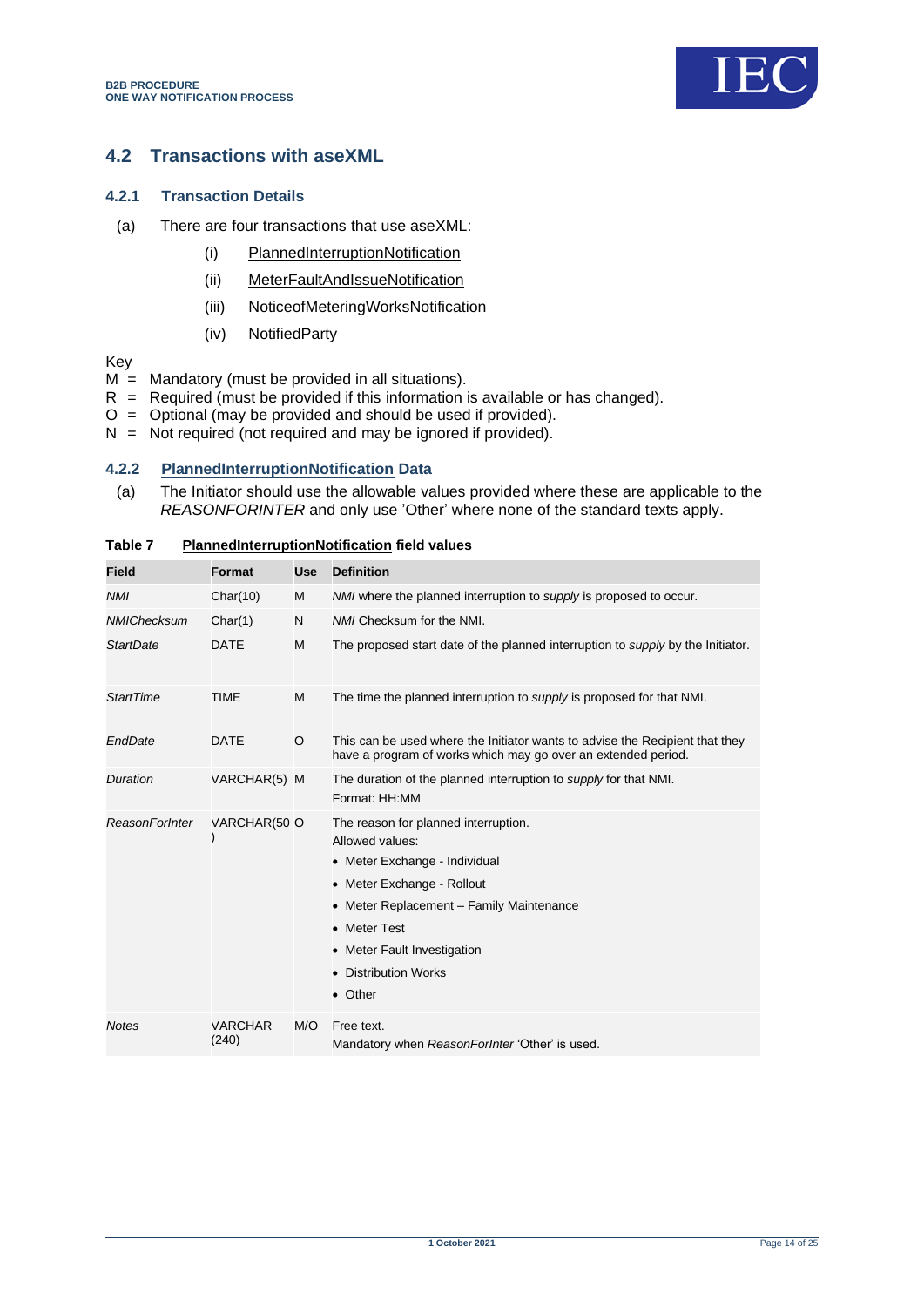![](_page_14_Picture_1.jpeg)

## **4.2.3 MeterFaultAndIssueNotification Data**

- (a) The Initiator should use the allowable values provided where these are applicable to the *REASONFORNOTICE* and only use other where none of the standard texts apply.
- (b) [Guidance Note 1 and Guidance Note 4] The Initiator may use this notification to notify the Recipient of a *metering installation* malfunction.

| <b>Field</b>                 | <b>Format</b>          | <b>Use</b> | <b>Definition</b>                                                                                                                                                                                                           |
|------------------------------|------------------------|------------|-----------------------------------------------------------------------------------------------------------------------------------------------------------------------------------------------------------------------------|
| <b>NMI</b>                   | <b>CHAR(10)</b>        | M          | NMI where the <i>meter</i> fault or issue has occurred.                                                                                                                                                                     |
| <b>NMIChecksu</b><br>m       | CHAR(1)                | N          | NMI Checksum for the NMI.                                                                                                                                                                                                   |
| Date                         | <b>DATE</b>            | M          | The date of the <i>meter</i> fault or issue was identified by the Initiator.                                                                                                                                                |
| StartDate                    | <b>DATE</b>            | $\circ$    | Can be used by the Initiator to inform the recipient of an intended exchange date if<br>the Initiator is intending to offer an meter exchange service.                                                                      |
| <b>StartTime</b>             | <b>TIME</b>            | $\circ$    | Can be used by the Initiator to inform the recipient of the intended exchange time<br>window if the Initiator is intending to offer an meter exchange service.                                                              |
| EndDate                      | <b>DATE</b>            | $\Omega$   | Can be used by the Initiator to inform the recipient of the end of the proposes<br>exchange window if the Initiator is intending to offer an meter exchange service.                                                        |
| Duration                     | VARCHAR(5)             | $\circ$    | The duration of the Meter Exchange for that NMI.<br>Format: HH:MM                                                                                                                                                           |
| <b>SupplyOn</b>              | <b>YESNO</b>           | M          | An indicator as to whether supply is available at the Site.<br>Allowed values:<br>Yes<br><b>No</b><br>$\bullet$                                                                                                             |
| SupplyOff                    | <b>CHAR (40)</b>       | M/N        | An indicator to advise what method was used to de-energise the site.<br>Allowed values:<br>• Remove Fuse<br>• Remote<br>• Local Meter Disconnection<br>• Pillar-Box Pit Or Pole-Top<br>Mandatory when SUPPLYON value is No. |
| <b>MeterSerial</b><br>Number | <b>VARCHAR</b><br>(12) | $\circ$    | Meter Serial ID.<br>This field repeats to allow the reporting of multiple Meters.                                                                                                                                           |

<span id="page-14-0"></span>**Table 8 MeterFaultAndIssueNotification field values**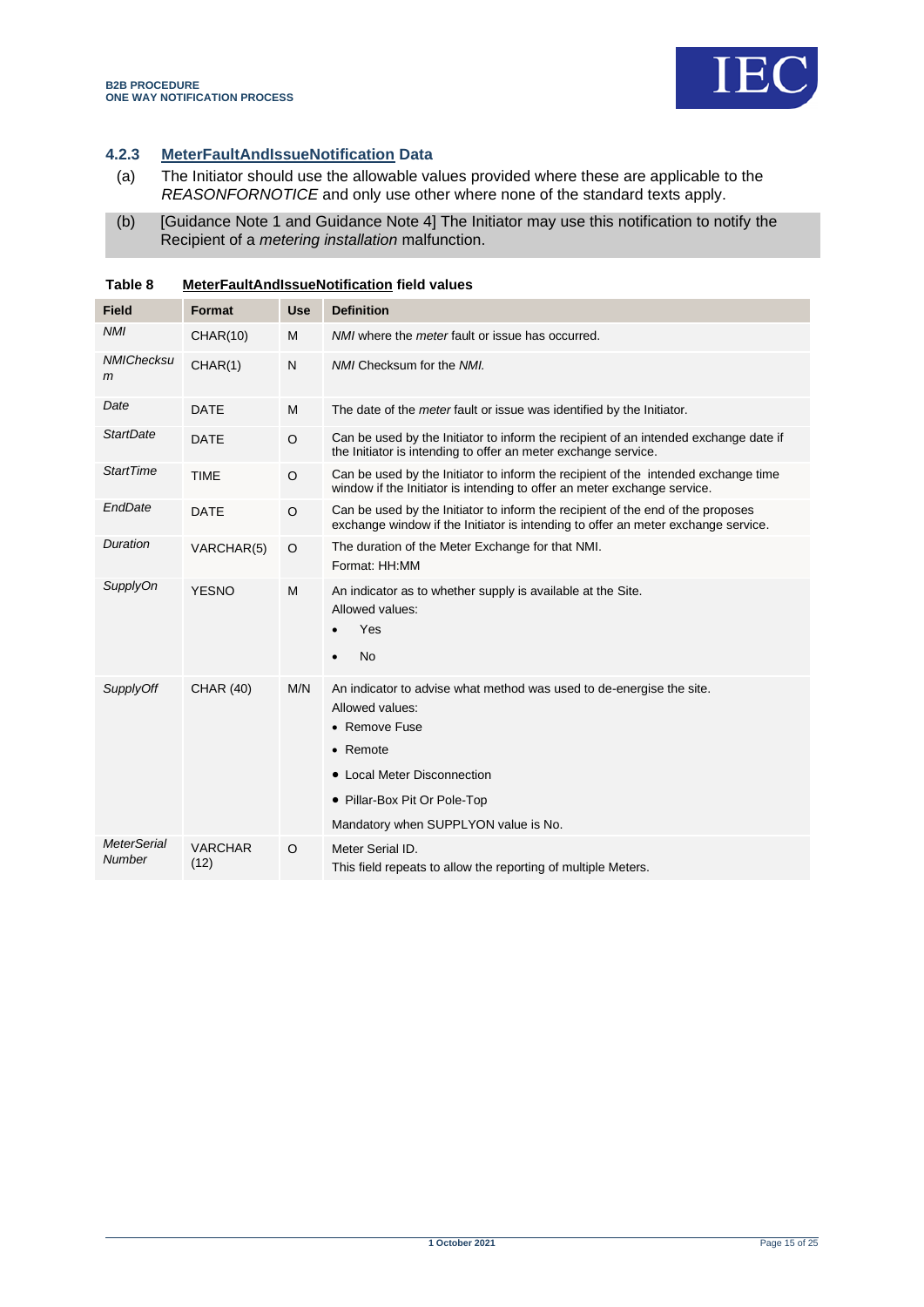![](_page_15_Picture_1.jpeg)

| Field               | Format                      | <b>Use</b> | <b>Definition</b>                                                                                                                                                                                                                                                                                                                                                                                                                                                                                                                                                                                                                                                                                                                                                                                                                                                                                                                                                                                                                                                                                                                                                                                                                                                                                                                                                                                                                                                                                                                                                                                                                                                                                                                                                                                                                              |
|---------------------|-----------------------------|------------|------------------------------------------------------------------------------------------------------------------------------------------------------------------------------------------------------------------------------------------------------------------------------------------------------------------------------------------------------------------------------------------------------------------------------------------------------------------------------------------------------------------------------------------------------------------------------------------------------------------------------------------------------------------------------------------------------------------------------------------------------------------------------------------------------------------------------------------------------------------------------------------------------------------------------------------------------------------------------------------------------------------------------------------------------------------------------------------------------------------------------------------------------------------------------------------------------------------------------------------------------------------------------------------------------------------------------------------------------------------------------------------------------------------------------------------------------------------------------------------------------------------------------------------------------------------------------------------------------------------------------------------------------------------------------------------------------------------------------------------------------------------------------------------------------------------------------------------------|
| ReasonForN<br>otice | VARCHAR(50<br>$\mathcal{E}$ | м          | The reason for <i>meter</i> fault or issue.<br>Allowed values:<br><b>Meter Family Failure</b><br>$\bullet$<br>(Used when a <i>meter</i> family has been determined to no longer meet rule<br>requirements/Australian Standards and must be replaced.)<br><b>Accuracy Failure</b><br>$\bullet$<br>(Used when a <i>meter</i> has been determined to be inaccurate and requires<br>replacement.)<br>Timeswitch/Controlled Load Failure<br>$\bullet$<br>(Used when a timeswitch has failed and a Controlled Load is required.)<br><b>Contactor Failure</b><br>$\bullet$<br>(Used when a load contactor has failed.)<br>No Display<br>$\bullet$<br>(Used when a <i>meters</i> display is not operating correctly and the <i>meter</i> requires<br>replacing.)<br><b>Communication Failure</b><br>$\bullet$<br>(The MP/MDP can't communicate with a remotely read meter.)<br><b>Meter Verification</b><br>$\bullet$<br>(Used where the DNSP has opened and resealed the <i>meter</i> seals and the<br>Recipient may need to check the seals.)<br>Malfunction<br>$\bullet$<br>(Used when the <i>meter</i> has malfunctioned and must be replaced.)<br>Area Event<br>$\bullet$<br>(Used when an area has been affected by an event such as HV injection, fire,<br>flood and the meter is likely to have failed.)<br>Metrology Threshold Breach<br>$\bullet$<br>(Used when a customers' consumption has breached a jurisdictional or meter<br>capacity level.)<br>Meter Bypassed<br>$\bullet$<br>(Used where the <i>meter</i> has been bypassed enabling customers to remain on<br>supply.)<br><b>Physical Damage</b><br>٠<br>(Used where the <i>meter</i> has been physically damaged and no longer<br>functioning.)<br>Theft/Tampering<br>(Used where theft of consumption has been identified and suspected tampering<br>of <i>meter.</i> )<br>Other |
| <b>Notes</b>        | <b>VARCHAR</b><br>(240)     | M/O        | Free text.<br>Mandatory when ReasonForNotice Other is used.                                                                                                                                                                                                                                                                                                                                                                                                                                                                                                                                                                                                                                                                                                                                                                                                                                                                                                                                                                                                                                                                                                                                                                                                                                                                                                                                                                                                                                                                                                                                                                                                                                                                                                                                                                                    |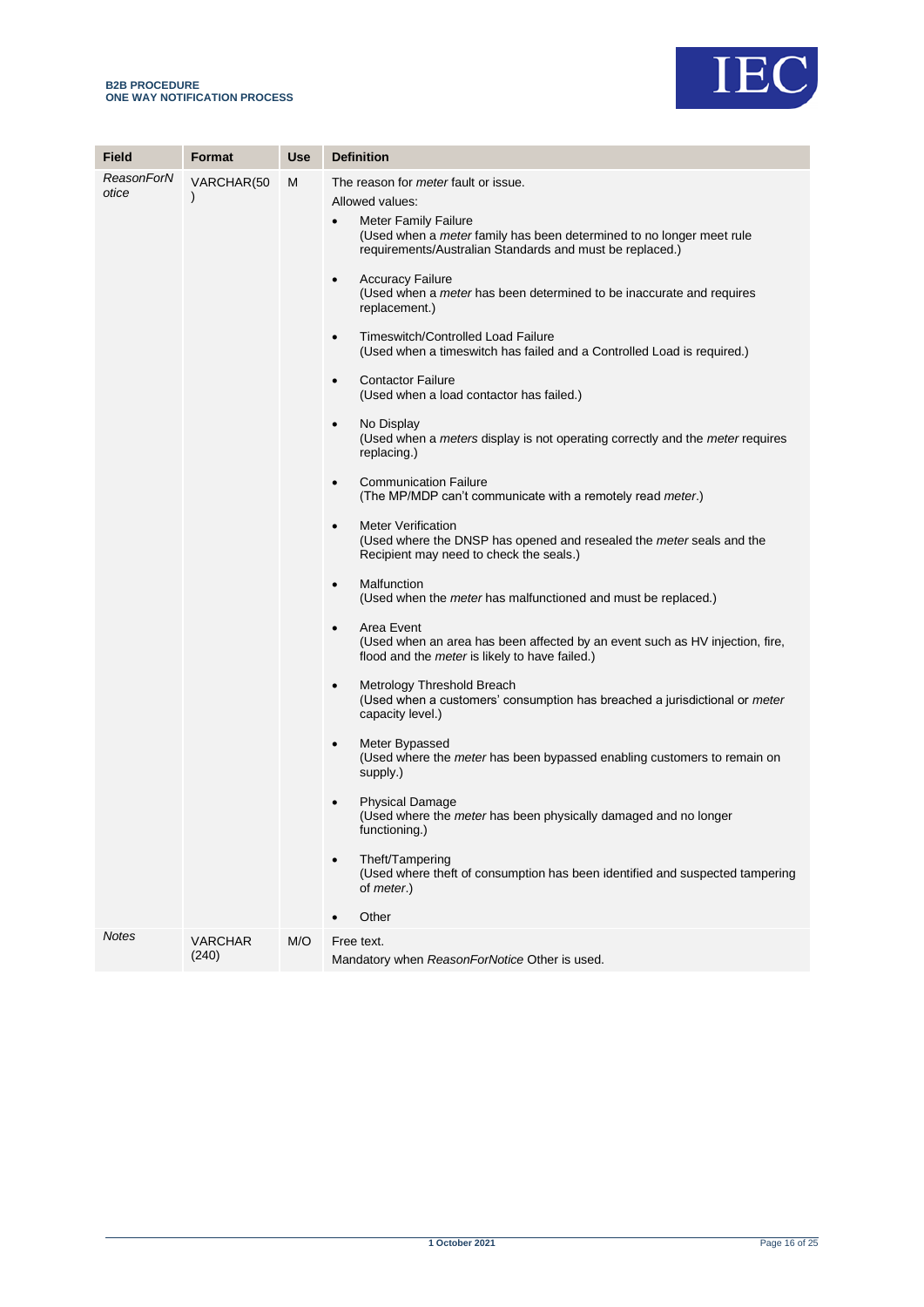![](_page_16_Picture_0.jpeg)

## **4.2.4 NoticeOfMeteringWorks Transaction Data**

(a) This transaction is designed to capture information required by the DNSP or other parties by agreement, from the field technician about the equipment added/removed on site.

| Field                                 | Format          | <b>Use</b> | <b>Definition</b>                                                                                                                                                                                                                                                                                                                                                                                                                                                                                                                                                                                                                              |
|---------------------------------------|-----------------|------------|------------------------------------------------------------------------------------------------------------------------------------------------------------------------------------------------------------------------------------------------------------------------------------------------------------------------------------------------------------------------------------------------------------------------------------------------------------------------------------------------------------------------------------------------------------------------------------------------------------------------------------------------|
| <b>NomwID</b>                         | VARCHAR(12)     | M          | Initiator defined reference, used for reference and tracking. Must be a new<br>(unused) number, unique for the Initiator.                                                                                                                                                                                                                                                                                                                                                                                                                                                                                                                      |
| <b>NMI</b>                            | <b>CHAR(10)</b> | M          | NMI where the metering work has occurred.                                                                                                                                                                                                                                                                                                                                                                                                                                                                                                                                                                                                      |
| NMIChecksum                           | CHAR(1)         | N          | NMI Checksum for the NMI.                                                                                                                                                                                                                                                                                                                                                                                                                                                                                                                                                                                                                      |
| WorkType                              | VARCHAR(50)     | M          | The type of <i>metering</i> work completed.<br>Allowed values:<br><b>Exchange Equipment</b><br>$\bullet$<br>(Work where an existing equipment is replaced by another<br>equipment.)<br>Install Equipment<br>$\bullet$<br>(Work where an additional or new equipment is installed and existing<br>meters are not removed. Includes new sites.)<br>Remove Equipment<br>$\bullet$<br>(Work where an existing equipment is removed and no new<br>equipment is installed. May or may not result in LNSP making a NMI<br>extinct.)<br>Relocate<br>$\bullet$<br>(Work where the <i>metering installation</i> physically changes location.)            |
| FieldWorkDateTime                     | <b>DATETIME</b> | M          | The date and time of when the field work was completed.                                                                                                                                                                                                                                                                                                                                                                                                                                                                                                                                                                                        |
| <b>CustomerClassificatio</b><br>nCode | VARCHAR(15)     | M          | Describes the type of customer as per the NERR of the <i>metering</i><br>installation.<br>Allowed values:<br>• Residential<br>• Business                                                                                                                                                                                                                                                                                                                                                                                                                                                                                                       |
| <b>EnergisationStatus</b>             | VARCHAR (50)    | M          | Describes the energisation status of the metering installation at the<br>completion of the field work.<br>Allowed values:<br>Active<br><i>(Metering installation is energised.)</i><br>Not Connected<br>$\bullet$<br>(Metering installation is not connected to the connection point.)<br>Deenergised Before Meter<br>$\bullet$<br>(Metering installation is energised up to an isolation point prior to the<br>meter.)<br>Deenergised At Meter<br>$\bullet$<br>(Metering installation is energised up to the meter.)<br>Deenergised After Meter<br>$\bullet$<br>(Metering installation is energised. De-energisation is beyond the<br>meter.) |

#### <span id="page-16-0"></span>**Table 9 NoticeOfMeteringWorks field values**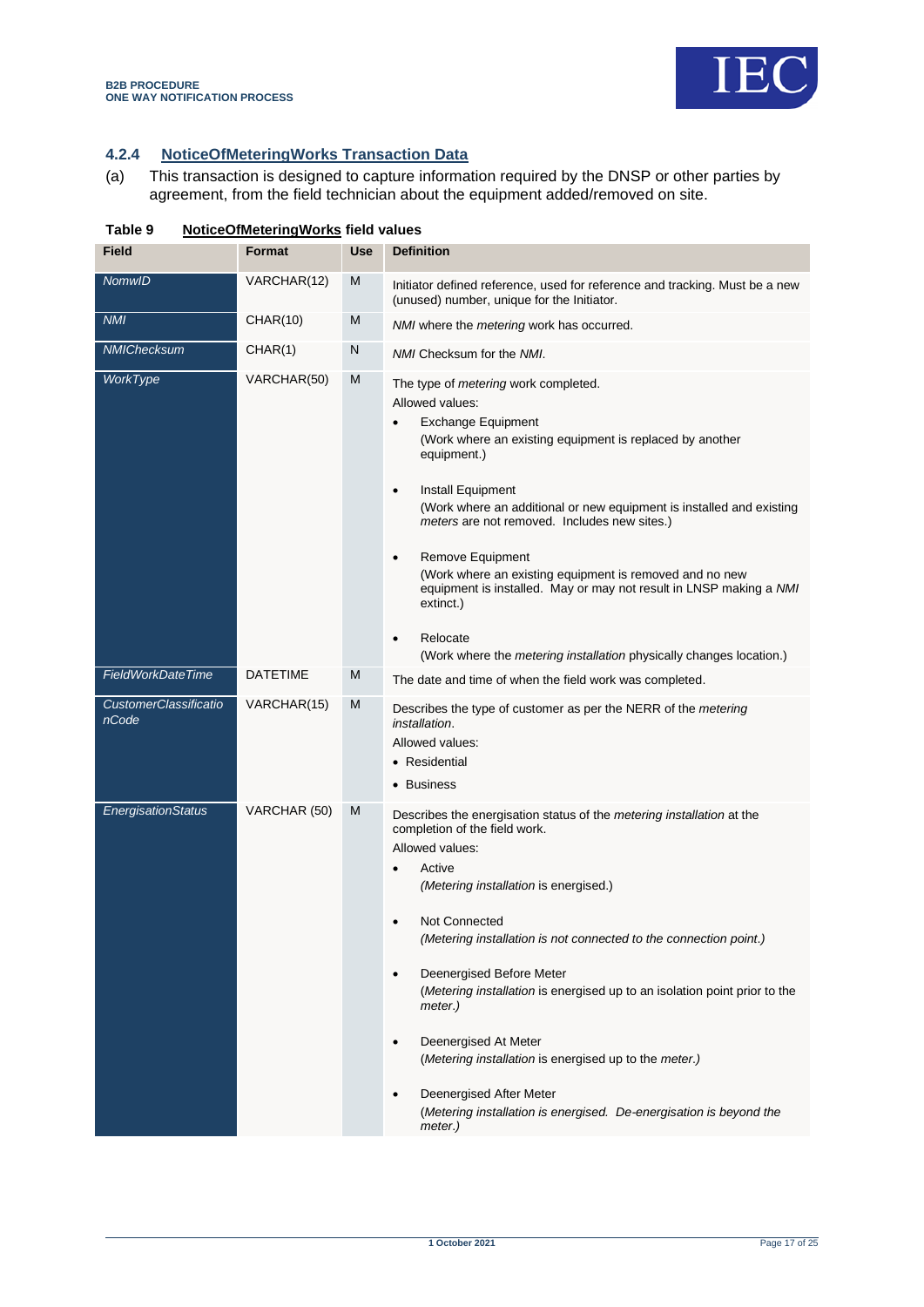![](_page_17_Picture_1.jpeg)

| <b>Field</b>                | Format                   | <b>Use</b> | <b>Definition</b>                                                                                                                                                                                                                                                                                       |
|-----------------------------|--------------------------|------------|---------------------------------------------------------------------------------------------------------------------------------------------------------------------------------------------------------------------------------------------------------------------------------------------------------|
| <b>PrimaryVoltage</b>       | VARCHAR(8)               | M          | Describes the network primary voltage the metering installation is<br>connected to.<br>Allowed values:<br>230V<br>$\bullet$<br>400V<br>$\bullet$<br>11KV<br><b>22KV</b><br>$\bullet$<br>33KV<br>$\bullet$<br>66KV<br>$\bullet$<br>132KV<br>$\bullet$<br>Other HV                                        |
| Latitude                    | <b>NUMERIC</b><br>(s2.7) | R          | The angular measurement North or South of the equator in decimal<br>degrees (to 7 decimal places). Angles South of the equator will be<br>represented as negative values. E.g. -37.8886755                                                                                                              |
| Longitude                   | <b>NUMERIC</b><br>(s3.7) | R          | The angular measurement East or West of the prime meridian in decimal<br>degrees (to 7 decimal places). Angles East of the Prime Meridian (e.g.<br>Australia) will be represented as positive values. E.g. +145.1410361                                                                                 |
| ParticipantID               | VARCHAR(10)              | M          | The Participant ID of the Metering Provider (MPB) the work is performed<br>for.                                                                                                                                                                                                                         |
| <b>TotalInstalledMeters</b> | NUM(2)                   | M          | Number of new <i>meters</i> installed at the site.                                                                                                                                                                                                                                                      |
| <b>MeterSerialNumber</b>    | VARCHAR(12)              | M/N        | Meter Serial ID<br>This field repeats if more than one meter has been installed at the<br>completion of the field work.<br>This field is not required if a <i>meter</i> has not been installed.                                                                                                         |
| <b>SupplyPhase</b>          | VARCHAR(20)              | M/N        | Describes the number of phases connected to the meter.<br>Allowed values:<br>1-Phase<br>$\bullet$<br>2-Phase<br>$\bullet$<br>3-Phase<br>$\bullet$<br><b>Other Multi-Phase</b><br>This field repeats for each MeterSerialNumber.<br>This field is not required if a <i>meter</i> has not been installed. |
| GeneralSupply               | <b>YESNO</b>             | M/N        | The meter has a register measuring export energy and is not controlled by<br>a network approved equipment.<br>Allowed values:<br>Yes<br>$\bullet$<br>No<br>This field repeats for each MeterSerialNumber.<br>This field is not required if a <i>meter</i> has not been installed.                       |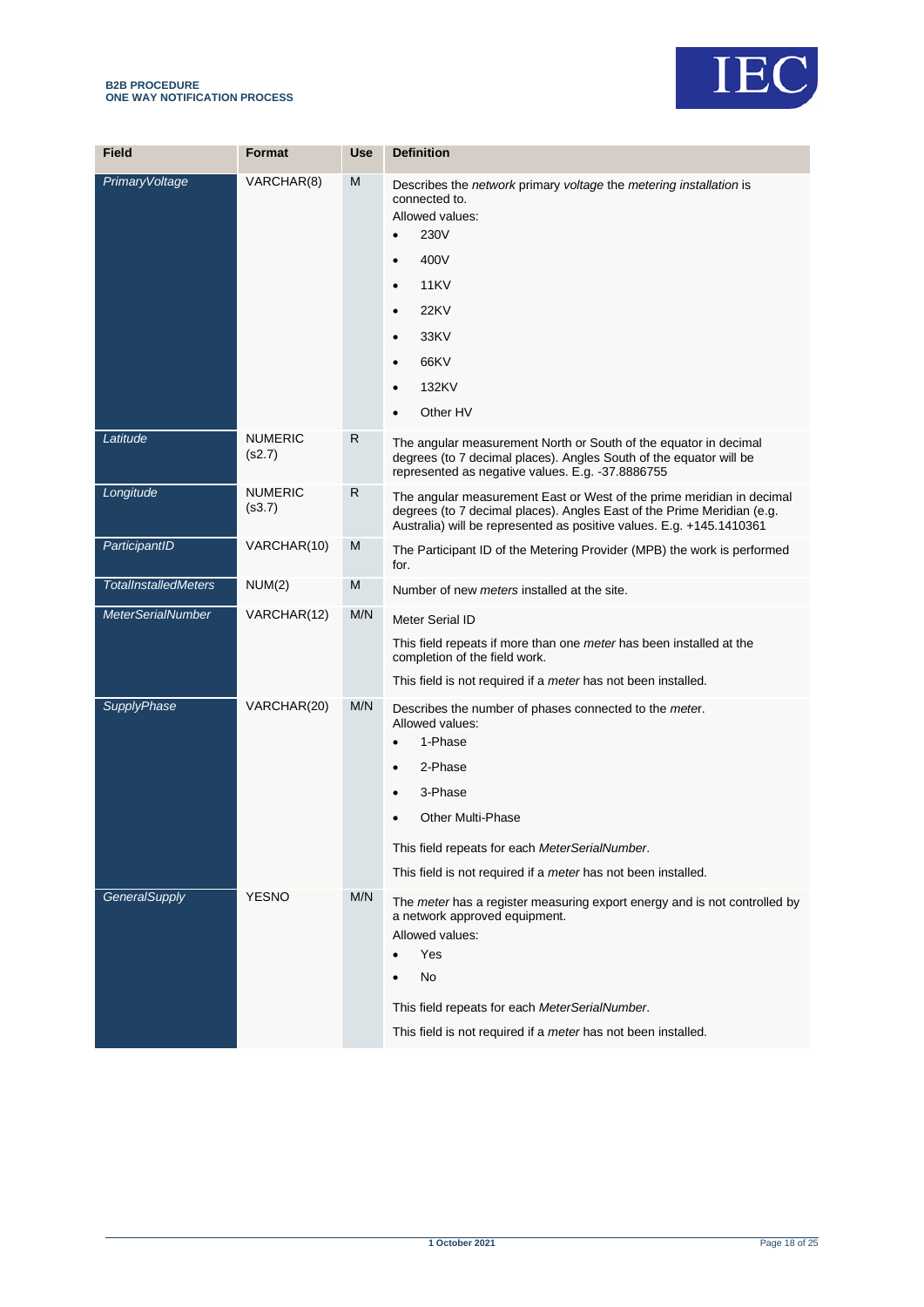![](_page_18_Picture_0.jpeg)

![](_page_18_Picture_1.jpeg)

| <b>Field</b>                                   | <b>Format</b> | <b>Use</b> | <b>Definition</b>                                                                                                                                                                                                                                                                                                                                                                                                                                                                   |
|------------------------------------------------|---------------|------------|-------------------------------------------------------------------------------------------------------------------------------------------------------------------------------------------------------------------------------------------------------------------------------------------------------------------------------------------------------------------------------------------------------------------------------------------------------------------------------------|
|                                                |               |            |                                                                                                                                                                                                                                                                                                                                                                                                                                                                                     |
| ControlledLoad                                 | VARCHAR(3)    | M/N        | The <i>meter</i> has a register measuring export energy and is controlled by a<br>network approved equipment configuration to align with the network's 1st<br>controlled load offer.<br>Allowed values:<br>Yes<br>No<br>This field repeats for each MeterSerialNumber.<br>This field is not required if a <i>meter</i> has not been installed.                                                                                                                                      |
| GenerationType                                 | VARCHAR(5)    | M/N        | Indicates whether the <i>meter</i> is configured to measure the import of<br>energy.<br>Allowed values:<br><b>Net</b><br>Gross<br>None<br>This field repeats for each MeterSerialNumber.<br>This field is not required if a <i>meter</i> has not been installed.                                                                                                                                                                                                                    |
| <b>TotalInstalledNetwork</b><br><b>Devices</b> | NUM(2)        | M          | Number of new <i>network devices</i> installed at the site.                                                                                                                                                                                                                                                                                                                                                                                                                         |
| <b>NetworkDeviceNumbe</b><br>r                 | VARCHAR(12)   | M/N        | Faceplate serial number of the <i>network device</i> that has been installed.<br>This field repeats if more than one <i>network device</i> has been installed at<br>the completion of the field work.<br>This field is not required if a network device has not been installed.                                                                                                                                                                                                     |
| NetworkDeviceLocatio<br>$\mathsf{n}$           | VARCHAR(14)   | M/N        | Describes where the <i>network device</i> is located in relation to the meter.<br>Allowed values:<br><b>Before Meter</b><br>$\bullet$<br>(Network device is electrically connected before the meter.)<br><b>After Meter</b><br>$\bullet$<br>(Network device is electrically connected after the meter.)<br>Mandatory for each NetworkDeviceNumber provided.<br>This field repeats if more than one <i>network device</i> has been installed at<br>the completion of the field work. |
| ControlEquipmentNum<br>ber                     | VARCHAR(12)   | R/N        | Faceplate serial number of the control equipment. If the control<br>equipment is part of a meter then this should match the<br>MeterSerialNumber.<br>Required unless customer owned.<br>This field repeats if more than one ControlEquipmentNumber has been<br>installed at the completion of the field work.                                                                                                                                                                       |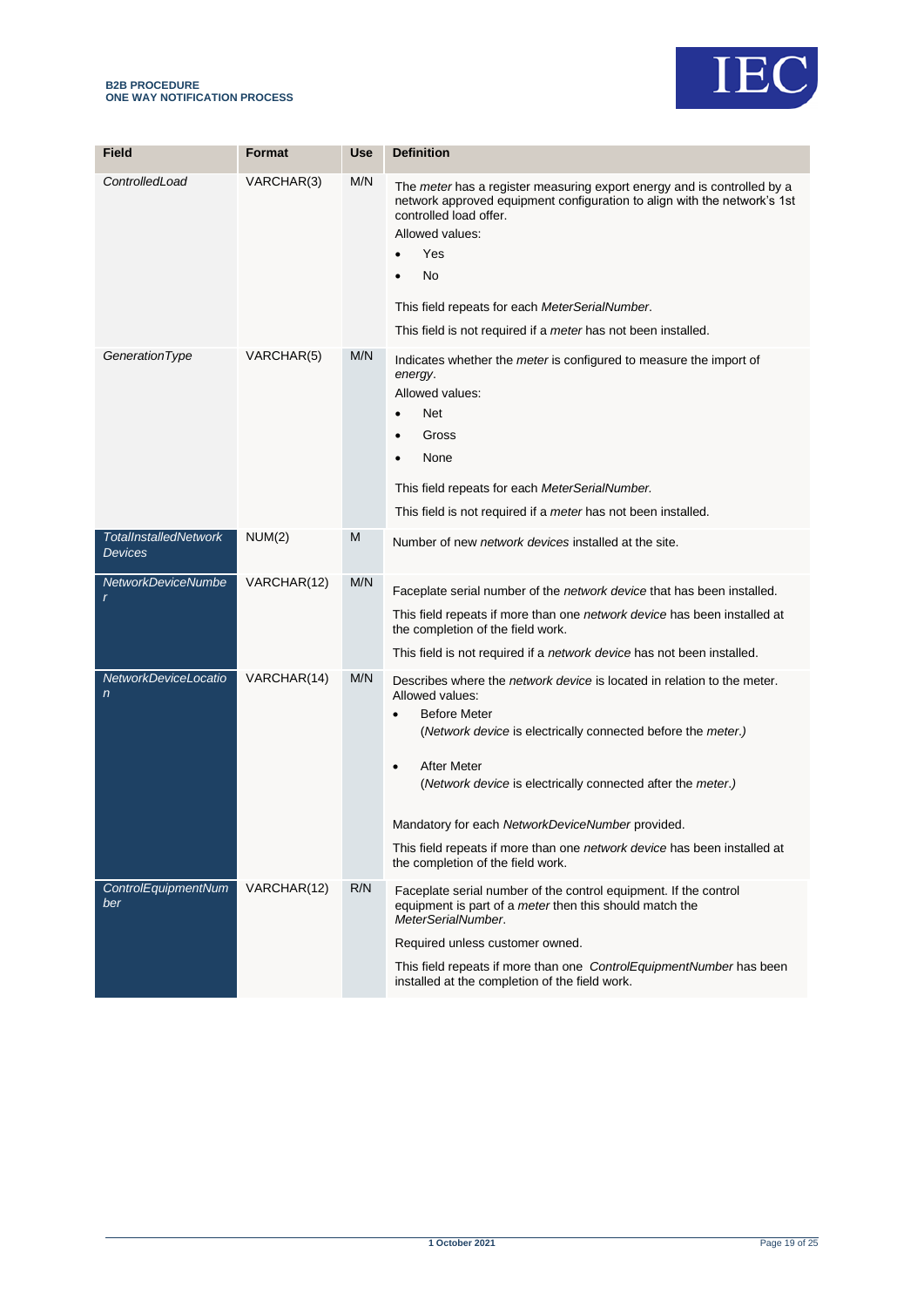![](_page_19_Picture_0.jpeg)

![](_page_19_Picture_1.jpeg)

| <b>Field</b>                               | <b>Format</b> | <b>Use</b>   | <b>Definition</b>                                                                                                                                                                                                                                                                                                                                                                                                                                                                                                                                                                                                                                                                                                                                                                                                                           |
|--------------------------------------------|---------------|--------------|---------------------------------------------------------------------------------------------------------------------------------------------------------------------------------------------------------------------------------------------------------------------------------------------------------------------------------------------------------------------------------------------------------------------------------------------------------------------------------------------------------------------------------------------------------------------------------------------------------------------------------------------------------------------------------------------------------------------------------------------------------------------------------------------------------------------------------------------|
| ControlEquipmentTyp<br>$\epsilon$          | VARCHAR(25)   | R/N          | Describes the type of control equipment that has been installed on behalf<br>of the LNSP.<br>Allowed values:<br><b>Internal Relay</b><br>$\bullet$<br>(The load is controlled using a frequency controlled relay located<br>inside the <i>meter</i> .)<br><b>External Relay</b><br>$\bullet$<br>(The load is controlled using a frequency controlled relay located<br>outside the <i>meter</i> .)<br><b>Internal Time Switch</b><br>$\bullet$<br>(The load is controlled using a time switch located inside the <i>meter</i> )<br><b>External Time Switch</b><br>$\bullet$<br>(The load is controlled using a time switch located outside the <i>meter</i> )<br>This field repeats if more than one ControlEquipmentNumber has been<br>installed at the completion of the field work.<br>Required for each ControlEquipmentNumber provided. |
| <b>ControlChannel</b>                      | VARCHAR(12)   | R/N          | Describes key settings of the control equipment. As defined by the<br>network.<br>This field repeats for each ControlEquipmentNumber.<br>Required for each ControlEquipmentNumber provided.                                                                                                                                                                                                                                                                                                                                                                                                                                                                                                                                                                                                                                                 |
| <b>ControlConnectedMet</b><br>erNumber     | VARCHAR(12)   | R/N          | Meter Serial ID of the meter connected to the control equipment.<br>This field repeats for each ControlEquipmentNumber.<br>Required for each ControlEquipmentNumber provided if the control<br>equipment is associated with a meter.                                                                                                                                                                                                                                                                                                                                                                                                                                                                                                                                                                                                        |
| <b>TransformerNumber</b>                   | VARCHAR(12)   | M/N          | Faceplate serial number of the instrument <i>transformer</i> that has been<br>installed.<br>This field repeats if more than one <i>transformer</i> has been installed at the<br>completion of field work.<br>This field is not required if a <i>transformer</i> has not been installed.                                                                                                                                                                                                                                                                                                                                                                                                                                                                                                                                                     |
| <b>TransformerType</b>                     | VARCHAR(2)    | M/N          | Describes the type of instrument transformer.<br>Allowed values:<br><b>CT</b><br>$\bullet$<br>(Equipment used to transform current levels.)<br>VT<br>$\bullet$<br>(Equipment used to transform voltage levels.)<br>This field repeats for each TransformerNumber.<br>This field is not required if a Transformer has not been installed.                                                                                                                                                                                                                                                                                                                                                                                                                                                                                                    |
| <b>TransformerRatio</b>                    | VARCHAR(20)   | M/N          | Describes the instrument <i>transformer</i> connected ratio. E.g. 100/10.<br>This field is not required if a <i>Transformer</i> has not been installed.                                                                                                                                                                                                                                                                                                                                                                                                                                                                                                                                                                                                                                                                                     |
| <b>TransformerConnecte</b><br>dMeterNumber | VARCHAR(12)   | $\mathsf{R}$ | Meter Serial ID of the <i>meter</i> connected to the instrument <i>transformer</i> .<br>This field repeats for each TransformerNumber.                                                                                                                                                                                                                                                                                                                                                                                                                                                                                                                                                                                                                                                                                                      |
| <b>TotalRemovedMeters</b>                  | NUM(2)        | R            | Number of existing meters removed from the site.                                                                                                                                                                                                                                                                                                                                                                                                                                                                                                                                                                                                                                                                                                                                                                                            |
| <b>TotalRemovedOther</b>                   | NUM(2)        | R            | Number of existing network or other devices removed from the site.                                                                                                                                                                                                                                                                                                                                                                                                                                                                                                                                                                                                                                                                                                                                                                          |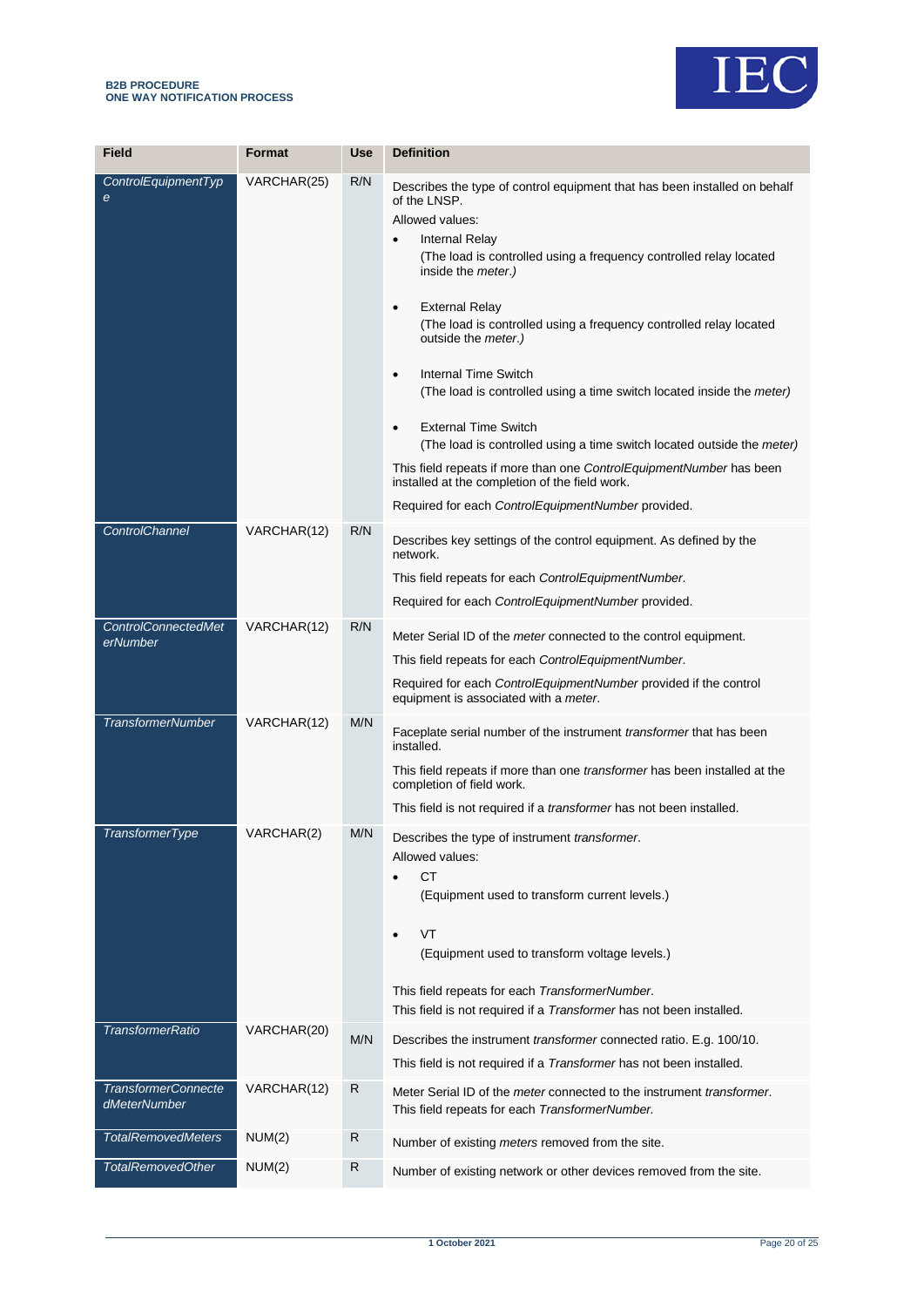#### **B2B PROCEDURE ONE WAY NOTIFICATION PROCESS**

![](_page_20_Picture_1.jpeg)

| <b>Field</b>                   | Format                   | <b>Use</b> | <b>Definition</b>                                                                                                                                                                                                                                                                                                                                                                                                                                                                                                                                                                                                                                                                                                                                                                                                                                                                                                                                    |
|--------------------------------|--------------------------|------------|------------------------------------------------------------------------------------------------------------------------------------------------------------------------------------------------------------------------------------------------------------------------------------------------------------------------------------------------------------------------------------------------------------------------------------------------------------------------------------------------------------------------------------------------------------------------------------------------------------------------------------------------------------------------------------------------------------------------------------------------------------------------------------------------------------------------------------------------------------------------------------------------------------------------------------------------------|
| RemovedEquipmentN<br>umber     | VARCHAR(12)              | M/N        | Faceplate serial number of the removed equipment.<br>This field repeats if more than one <i>meter</i> or <i>network device</i> or other<br>equipment has been removed at the completion of field work.<br>This field is not required when no meter has been removed or repurposed<br>or equipment number cannot be identified.                                                                                                                                                                                                                                                                                                                                                                                                                                                                                                                                                                                                                       |
| RemovedEquipmentT<br>ype       | VARCHAR(25)              | M/N        | Describes the type of equipment that was removed.<br>Allowed values:<br><b>Basic Meter</b><br>$\bullet$<br>(A meter that is classified as a type 6 meter.)<br><b>Interval Meter</b><br>$\bullet$<br>(A meter that is not classified as a type 6 meter.)<br><b>Network Device</b><br>$\bullet$<br>(As per the NER.)<br><b>Control Equipment</b><br>$\bullet$<br>(Equipment used to control the load.)<br>Instrument Transformer<br>$\bullet$<br>(Equipment used to transform <i>voltage</i> or current levels.)<br>This field repeats for each Removed Equipment Number.<br>Mandatory for each RemovedEquipmentNumber provided.<br>This field is not required when equipment has not been removed.                                                                                                                                                                                                                                                    |
| RemovedRegister                | VARCHAR(10)              | M/N        | Register identifier of the removed basic meter. Register reads to be<br>recorded as displayed in the meter.<br>This field may repeat more than once for each<br>RemovedEquipmentNumber.<br>Mandatory if the RemovedEquipmentType is Basic Meter.                                                                                                                                                                                                                                                                                                                                                                                                                                                                                                                                                                                                                                                                                                     |
| <b>RemovedMeterReadin</b><br>g | VARCHAR(15)              | M/N        | Register read for the corresponding register. Values must include any<br>leading zeros and trailing zeros as per the physical dial format. Values<br>must be exclusive of meter multipliers.<br>This field is mandatory for each RemovedRegister.<br>Mandatory if the RemovedEquipmentType is Basic Meter or where a<br>Basic Meter is repurposed and left onsite.<br>Reasonable endeavours must be used to take a valid <i>meter</i> reading. If the<br>register read could not be obtained then one of the following codes must<br>be provided.<br>NOREAD041<br>NOREAD061<br>Note, the last three characters of the above codes correspond to the<br>Reason Code defined in the Meter Data File Format Specification NEM12<br>& NEM13 document and may be referenced to determine the most<br>appropriate code to provide.<br>The recipient must not reject the transaction on the basis of this field when<br>one of the above codes is provided. |
| <b>Notes</b>                   | VARCHAR(240<br>$\lambda$ | O          | Free text.                                                                                                                                                                                                                                                                                                                                                                                                                                                                                                                                                                                                                                                                                                                                                                                                                                                                                                                                           |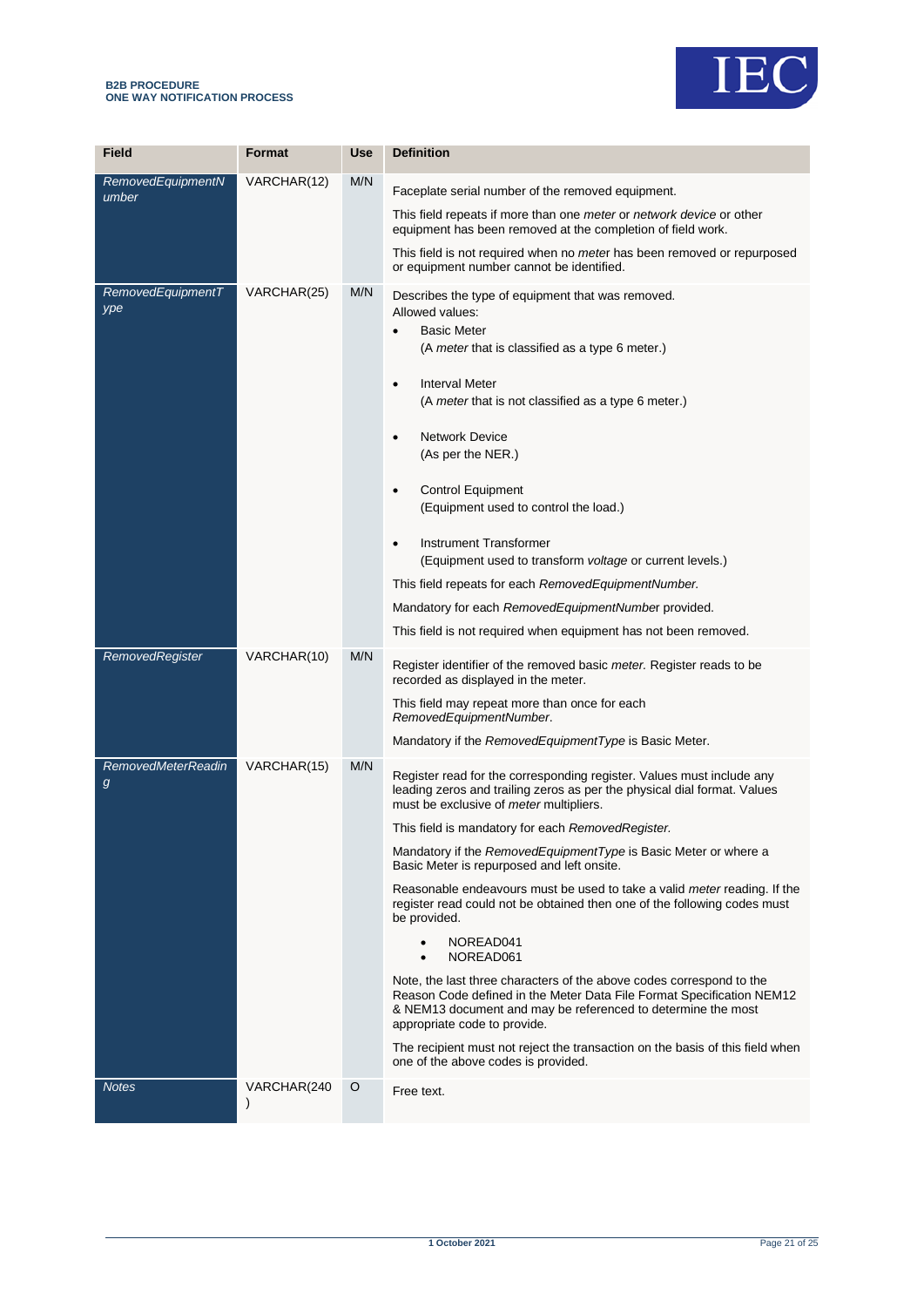![](_page_21_Picture_1.jpeg)

## **4.2.5 NotifiedParty Transaction Data**

#### Key

- $M =$  Mandatory (must be provided in all situations).
- $R$  = Required (must be provided if this information is available or has changed).
- O = Optional (may be provided and should be used if provided).
- N = Not required (not required and may be ignored if provided).

| <b>Field</b>                 | Format          | <b>Use</b> | <b>Definition</b>                                                                                                                                                                                                                                                                                                                                                                                                                                                                                                                                                                |
|------------------------------|-----------------|------------|----------------------------------------------------------------------------------------------------------------------------------------------------------------------------------------------------------------------------------------------------------------------------------------------------------------------------------------------------------------------------------------------------------------------------------------------------------------------------------------------------------------------------------------------------------------------------------|
| InitiatorID                  | VARCHAR(10)     | М          | Initiator's Participant ID of the ServiceOrderRequest.                                                                                                                                                                                                                                                                                                                                                                                                                                                                                                                           |
| SORecipientID                | VARCHAR(10)     | M          | Recipient's Participant ID of the ServiceOrderRequest.                                                                                                                                                                                                                                                                                                                                                                                                                                                                                                                           |
| <b>NMI</b>                   | <b>CHAR(10)</b> | М          | <i>NMI</i> that the notification relates to.                                                                                                                                                                                                                                                                                                                                                                                                                                                                                                                                     |
| <b>NMIChecksum</b>           | CHAR(1)         | N          | NMI Checksum for the NMI.                                                                                                                                                                                                                                                                                                                                                                                                                                                                                                                                                        |
| ServiceOrderID               | VARCHAR(15)     | М          | A defined reference, used for reference and tracking.<br>Format must exactly match that used in the ServiceOrderRequest (including<br>leading or trailing zeros and spaces).                                                                                                                                                                                                                                                                                                                                                                                                     |
| ServiceOrderType             | VARCHAR(22)     | M          | ServiceOrderType as specified in the ServiceOrderRequest; the list of codes are<br>specified in the B2B Procedure Service Order Process.                                                                                                                                                                                                                                                                                                                                                                                                                                         |
| ServiceOrderSubT<br>ype      | VARCHAR(40)     | M          | ServiceOrderSubType as specified in the ServiceOrderRequest; the list of codes<br>are specified in the B2B Procedure Service Order Process.                                                                                                                                                                                                                                                                                                                                                                                                                                      |
| ScheduledDate                | <b>DATE</b>     | M          | ScheduledDate as specified in the ServiceOrderRequest.                                                                                                                                                                                                                                                                                                                                                                                                                                                                                                                           |
| <b>ActualDateAndTim</b><br>e | <b>DATETIME</b> | R          | ActualDateAndTime as specified in the ServiceOrderResponse.                                                                                                                                                                                                                                                                                                                                                                                                                                                                                                                      |
| <b>NotificationStatus</b>    | VARCHAR(30)     | М          | Allowed values:<br><b>SO Requested</b><br>$\bullet$<br>SO Rejected<br>$\bullet$<br>SO Completion<br>$\bullet$<br><b>Accepted by Notified Party</b><br>$\bullet$<br><b>Rejection by Notified Party</b><br>$\bullet$<br><b>Notified Party Stopped</b><br>$\bullet$                                                                                                                                                                                                                                                                                                                 |
| RefTransaction               | aseXML          | M/N        | Copy of the transaction the notification relates to. Depending on the<br>NotificationStatus of the notification, the contents must be one of the following:<br><b>ServiceOrderRequest</b><br>$\bullet$<br>BusinessAcceptance/Rejection (sent by the Recipient in response to the<br>$\bullet$<br>ServiceOrderRequest.)<br>ServiceOrderResponse<br>$\bullet$<br><b>BusinessAcceptance from Notified Party</b><br>$\bullet$<br><b>BusinessRejection from incorrect Notified Party</b><br>Refer to the B2B Procedure Service Order Process for the transaction data<br>definitions. |

#### <span id="page-21-0"></span>**Table 10 NotifiedParty field values**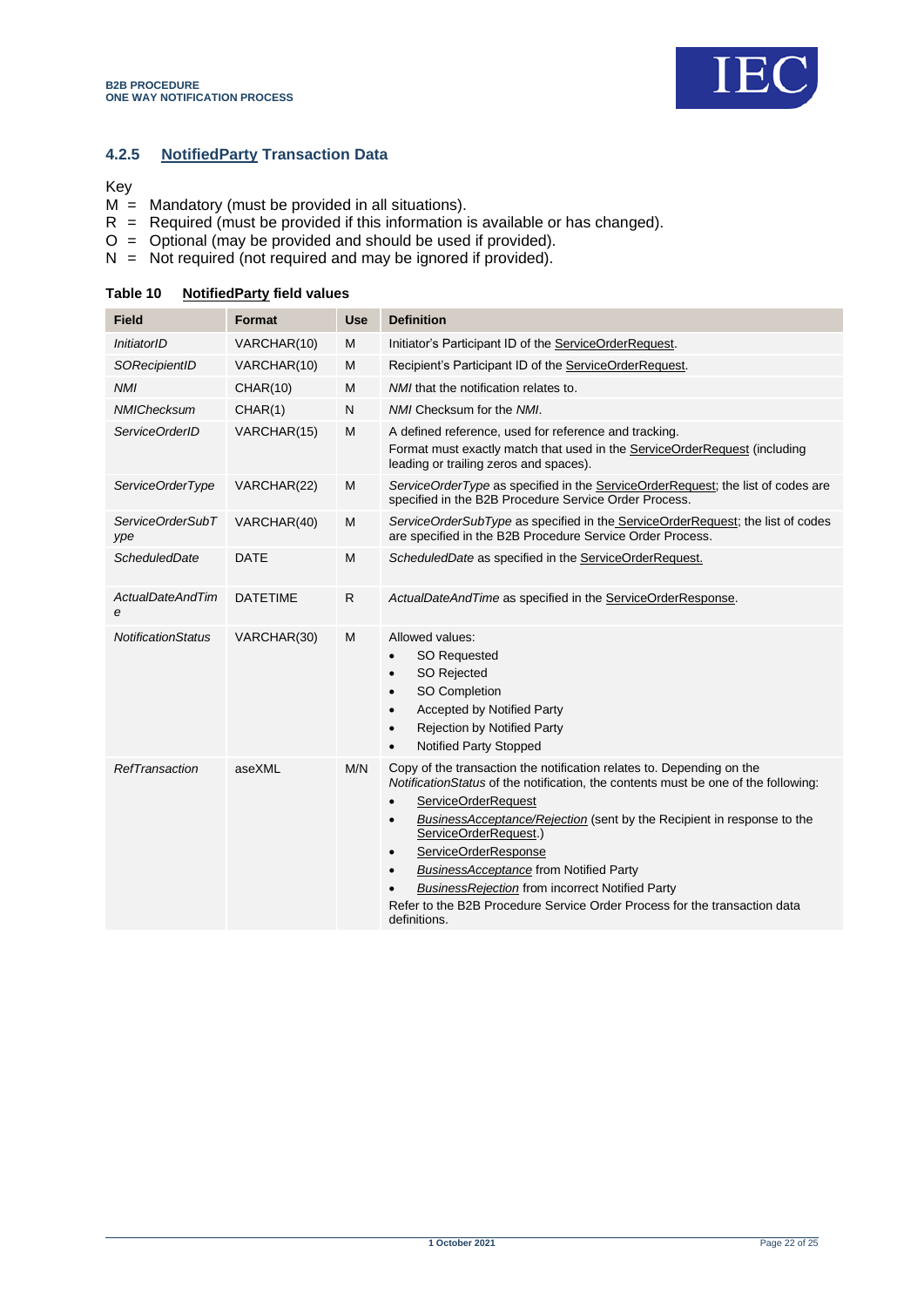![](_page_22_Picture_0.jpeg)

#### **4.2.5.1 Usage of** *NotificationStatus* **and** *RefTransaction*

(a) The table below details the usage of *NotificationStatus* value and *RefTransaction* contents in the NotifiedParty transaction. Refer to the B2B Procedure Service Order Process for Participant obligations.

<span id="page-22-0"></span>

| Table 11 |  | <b>NotificationStatus and RefTransaction field values</b> |
|----------|--|-----------------------------------------------------------|
|----------|--|-----------------------------------------------------------|

| <b>Timing Point/Scenario</b>                                                                                                                                                                                                                                                                                                                                                                     | <b>NotificationStatus</b>        | <b>RefTranasction</b>                                                                             |
|--------------------------------------------------------------------------------------------------------------------------------------------------------------------------------------------------------------------------------------------------------------------------------------------------------------------------------------------------------------------------------------------------|----------------------------------|---------------------------------------------------------------------------------------------------|
| 1. a Recipient provides a positive Business Receipt for a<br><b>ServiceOrderRequest</b>                                                                                                                                                                                                                                                                                                          | 'SO Requested'                   | <b>ServiceOrderRequest</b>                                                                        |
| 2. a Recipient provides a negative<br>BusinessAcceptance/Rejection for a<br><b>ServiceOrderRequest</b>                                                                                                                                                                                                                                                                                           | 'SO Rejected'                    | BusinessAcceptance/Rejection (sent by the<br>Recipient in response to the<br>ServiceOrderRequest) |
| 3. a ServiceOrderResponse is sent by the Recipient                                                                                                                                                                                                                                                                                                                                               | 'SO Completion'                  | ServiceOrderResponse                                                                              |
| 4. a Notified Party has accepted a NotifiedParty<br>transaction (and the Initiator has specified the Notified<br>Party/s in the related ServiceOrderRequest).<br>Note: If managed by the e-Hub, Initiators have the ability<br>to opt-in to receiving this status (off by default).<br>Note: Where the Initiator has elected to manage                                                           | 'Accepted by Notified<br>Party'  | <b>BusinessAcceptance from Notified Party</b>                                                     |
| notifications to Notified Parties separately, this<br>NotifiedParty transaction is not applicable, as the normal<br>acknowledgement patterns will apply (Notified Party will<br>send the negative <b>BusinessAcceptance/Rejection</b> to the<br>Initiator).                                                                                                                                      |                                  |                                                                                                   |
| 5. a Notified Party has rejected a NotifiedParty<br>transaction (and the Initiator has specified the Notified<br>Party/s in the related ServiceOrderRequest).<br>Note: Where the Initiator has elected to manage<br>notifications to Notified Parties separately, this<br>NotifiedParty transaction is not applicable, as the normal<br>acknowledgement patterns will apply (Notified Party will | 'Rejection by Notified<br>Party' | <b>BusinessRejection from incorrect Notified</b><br>Party                                         |
| send the negative BusinessAcceptance/Rejection to the<br>Initiator).                                                                                                                                                                                                                                                                                                                             |                                  |                                                                                                   |
| 6. a Notified Party has a stop file in place and the<br>notification is unable to be delivered.                                                                                                                                                                                                                                                                                                  | 'Notified Party<br>Stopped'      | The corresponding RefTransaction contents<br>for the notification that was undeliverable.         |
| Note: Where the Initiator has elected to manage<br>notifications to Notified Parties separately, this<br>NotifiedParty transaction is not applicable, as the normal<br>acknowledgement patterns will apply.                                                                                                                                                                                      |                                  |                                                                                                   |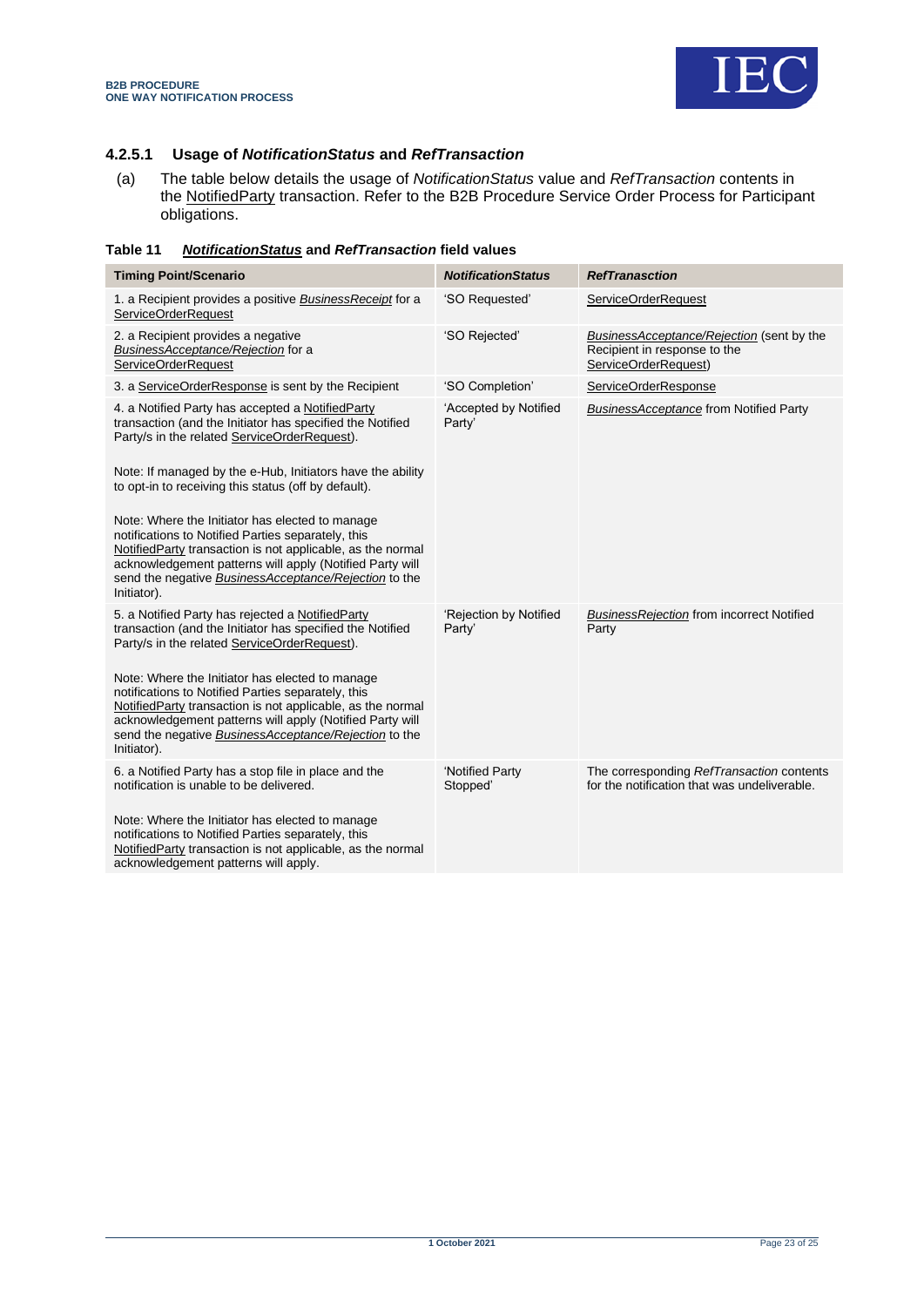![](_page_23_Picture_1.jpeg)

## <span id="page-23-0"></span>**5 BusinessAcceptance/Rejection Transaction Data**

Key

- $M =$  Mandatory (must be provided in all situations).
- $R$  = Required (must be provided if this information is available or has changed).
- $O =$  Optional (may be provided and should be used if provided).
- $N = Not required (not required and may be ignored if provided).$
- (a) A Participant must ensure that a *BusinessAcceptance/Rejection* transaction has a Status field completed as follows;

## <span id="page-23-1"></span>**Table 12** *BusinessAccept/Reject* **Codes for CSV Payload**

| <b>Field</b>  | Format      | <b>Use</b> | <b>Definition</b>                                                                                                               |
|---------------|-------------|------------|---------------------------------------------------------------------------------------------------------------------------------|
| <b>Status</b> | Enumeration | м          | Allowed values:<br>Accept<br>Reject<br>A code to indicate the reason for the rejection. Applicable codes are in<br>section 5.1. |

(b) If the Status is not "Accept", a Participant must ensure that the following Event block is provided.

| <b>Field</b> | <b>Format</b>        | <b>Use</b> | <b>Definition</b>                                                                                                                                                                                                                                                                                                                                            |
|--------------|----------------------|------------|--------------------------------------------------------------------------------------------------------------------------------------------------------------------------------------------------------------------------------------------------------------------------------------------------------------------------------------------------------------|
| EventCode    | NUMERIC(4)           | м          | A code to indicate acceptance or the reason for the rejection refer Table 15.                                                                                                                                                                                                                                                                                |
| KeyInfo      | NUMERIC(15)          | O/N        | If this field is populated with a number, the number is the record number within the<br><i>NotificationDetail</i> that the event occurred. If the field is not populated, the<br>EventCode refers to the aseXML transaction, not a specific line within the data.                                                                                            |
| Context      | <b>FventContext</b>  | O/N        | The data element in the received Business Document that caused the event. For<br>an error in the <i>NotificationDetail</i> (Keylnfo is populated) this will be a copy of the line<br>where the event was found. Where the line is longer than the field size available,<br>the field is to be fully populated starting from the first character of the line. |
| Explanation  | Unlimited<br>Varchar | M/O        | An explanation of the event. Mandatory where the business event requires an<br>explanation.                                                                                                                                                                                                                                                                  |

#### <span id="page-23-2"></span>**Table 13 Business Reject – Event Block for CSV Payload**

#### <span id="page-23-3"></span>**Table 14** *BusinessAcceptance/Rejection* **data for XML Payload**

| Field       | <b>Format</b>                  | <b>Use</b> | <b>Definition</b>                                                                                                                             |
|-------------|--------------------------------|------------|-----------------------------------------------------------------------------------------------------------------------------------------------|
| EventCode   | NUMERIC(4)                     | M          | A code to indicate acceptance or the reason for the rejection. Refer to section 5.1.                                                          |
| Keylnfo     | VARCHAR(15)                    | M          | In response to a NoticeOfMeteringWorks, the NomwID of the transaction being<br>accepted or rejected.                                          |
|             |                                |            | In response to a NotifiedParty transaction, the ServiceOrderID that the notification<br>relates to.                                           |
|             |                                |            | In response to a PlannedInterruptionNotification or MeterFaultAndIssueNotification,<br>the NMI of the transaction being accepted or rejected. |
| Context     | <b>FVFNT</b><br><b>CONTEXT</b> | $\Omega$   | The Data Element in the received Business Document (eq. MeterSerialNumber)<br>that causes the Event.                                          |
| Explanation | UNLIMITED<br><b>VARCHAR</b>    | M/O        | An explanation of the event. Must be provided where the Business Event requires<br>an Explanation.                                            |